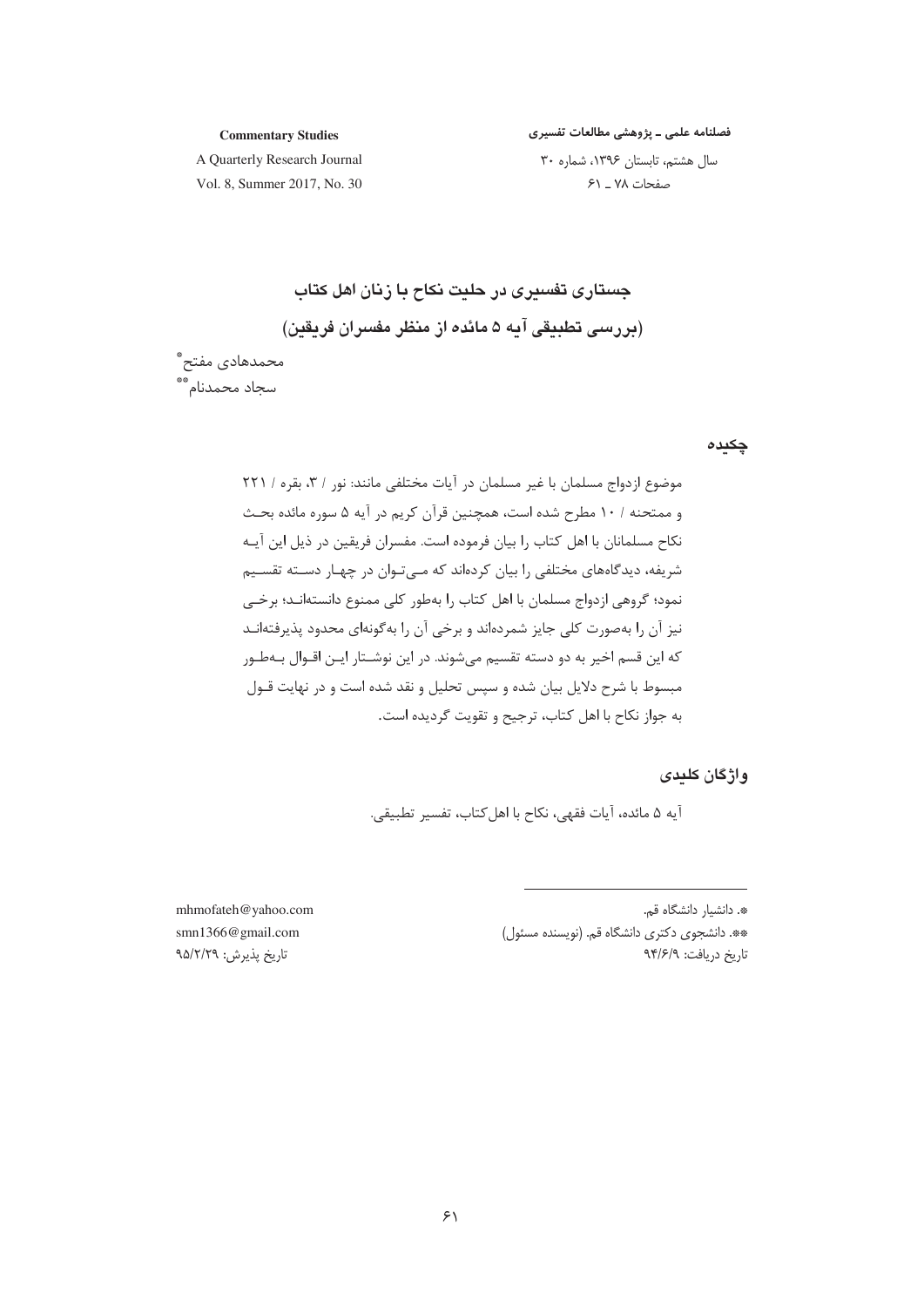## طرح مسئله

امروزه شاهد مناسبات و ارتباطات گسترده و نوییدای سیاسی، اقتصادی، فرهنگی و … بین ملـتهـا هسـتیم و هر روز بر دامنه آن افزوده می شود. این مناسبات و ارتباطات موجب مهاجرت و اقامت مسلمانان در کشورهای غیر اسلامی به عناوین مختلف دانشجو، دیپلمات، نماینده تجاری و … شده است. برای چنـین افـرادی گــاهی ازدواج با بانوی مسلمان، به هر دلیلی، ممکن نیست، یا همراه با عسر و حرج فراوان است، یا در موارد زیـادی مسلمانان به هم شأن خود دسترسی نداشته و به ازدواج با غیرمسلمان نیازمند هستند. موضوع ازدواج بـا غیـر مسلمانان هرچند یک مسئله نوپدید نیست، ولی جدیتر شدن ابعاد رویارویی با آن، وضعیت جدیدی است کـه موجب شده بازبینی فقهی این مسئله یک ضرورت گردد. یکی از منابع فقه آیـات قـرآن کـریم اسـت. بحـث ازدواج با غير مسلمان در چهار آيه قرآن (نور / ٣؛ بقره / ٢٢١؛ ممتحنه / ١٠؛ مائـده / ۵) مطـرح شـده اسـت. یکی از این آیات \_ آیه پنج مائده \_ حکم ازدواج مرد مسلمان با زنان اهل کتاب را بیان کرده و فرموده است:

ٱلْيَعِدُهِ أَحِيَّ لَكُيمُ الطَّيِّباتُ وَطَعِياْمُ الَّبِذِينَ أُوتُهوا الْكِتباٰبَ حِيَّ لَكُيمْ وَطَعباهُ كُمْرِ حِيَّ لَهُمْهُ ۖ وَالْمُحْصَناتُ مِنَ الْمُؤْمِناتِ وَالْمُحْصَناتُ مِنَ الَّذِينَ أُوتُوا الْكِتابَ مِنْ قَبْلِكُمْ إذ أ ءاتَيْتُمُوهُنَّ أُجُورَهُنَّ مُحْصِبِينَ غَيْرَ مُسافِحِينَ وَلاٰ مُتَّخِذٖيٓ اَخْدٰلٰنِ وَمَنْ يَكُفُرُ بِالْإِيماٰنِ فَقَـدْ حَبِطَ عَمَلُه ُه وَهُوَ فِي الْأَخِرَةِ مِنَ الْخَاسِرِينَ. (مائده / ۵)

امروز، [همه] پاکیزهها برای شما حلال شده و غذای کسانی که به آنان کتاب [الهـی] داده شده، براي شما حلال و غذاي شما براي آنــان حــلال اســت و [نيــز] زنــان بــاک دامــن از مؤمنان و زنان پاک دامن از کسانی که پـیش از شــما بـه آنــان کتــاب [الهــی] داده شــده [حلال|ند]؛ هنگامی که مَهرهایشان را به آنان بیردازید، درحالی که پاک دامنانی غیر زشـت کار [غیر زناکار] باشید و نه اینکه زنان را در پنهـانی دوسـت [خـود] بگیریـد و هـر کـس [اركان] ايمان را انكار كند، پس قطعاً عملش تباه گشته و او در آخرت از زيانكاران است.

این آیه شریفه دلالت می کند که طعام و ازدواج با زنان اهل کتاب بر مسلمانان حلال است. گفتنی است كه محور بحث در نكاح با اهل كتاب، حدوث آن است نه بقا؛ يعنى محور بحث آيه مـرد مسـلمانى اسـت كـه بخواهد با زن كتابي ازدواج كند كه ظاهر آيه حليت آن است، ولي مفسران فـريقين در تفسـير آيـه هــم نظـر نبوده و آراء مختلفی مطرح کردهاند، هدف این نوشتار پاسخ به این سوال است که دیدگاه مفسران فـریقین در حلیت ازدواج با زنان اهل کتاب چیست؟ و در صورت دلالت بر جواز ناظر به کدام یک از اقسام ازدواج است؟

در این مقاله به بیان کیستی اهل کتاب، پرداخته نمی شود و منظور از اهل کتـاب همـان قـدر متـیقن آن؛ یعنی پهود و نصارا است. همچنین بحث پاک بودن طعام اهل کتاب برای مسلمانان نیز مطـرح نخواهـد شـد. بحث در این نوشتار فقط جنبه قرآنی و تفسیری دارد و در مقام اظهارنظر فقهی نیست.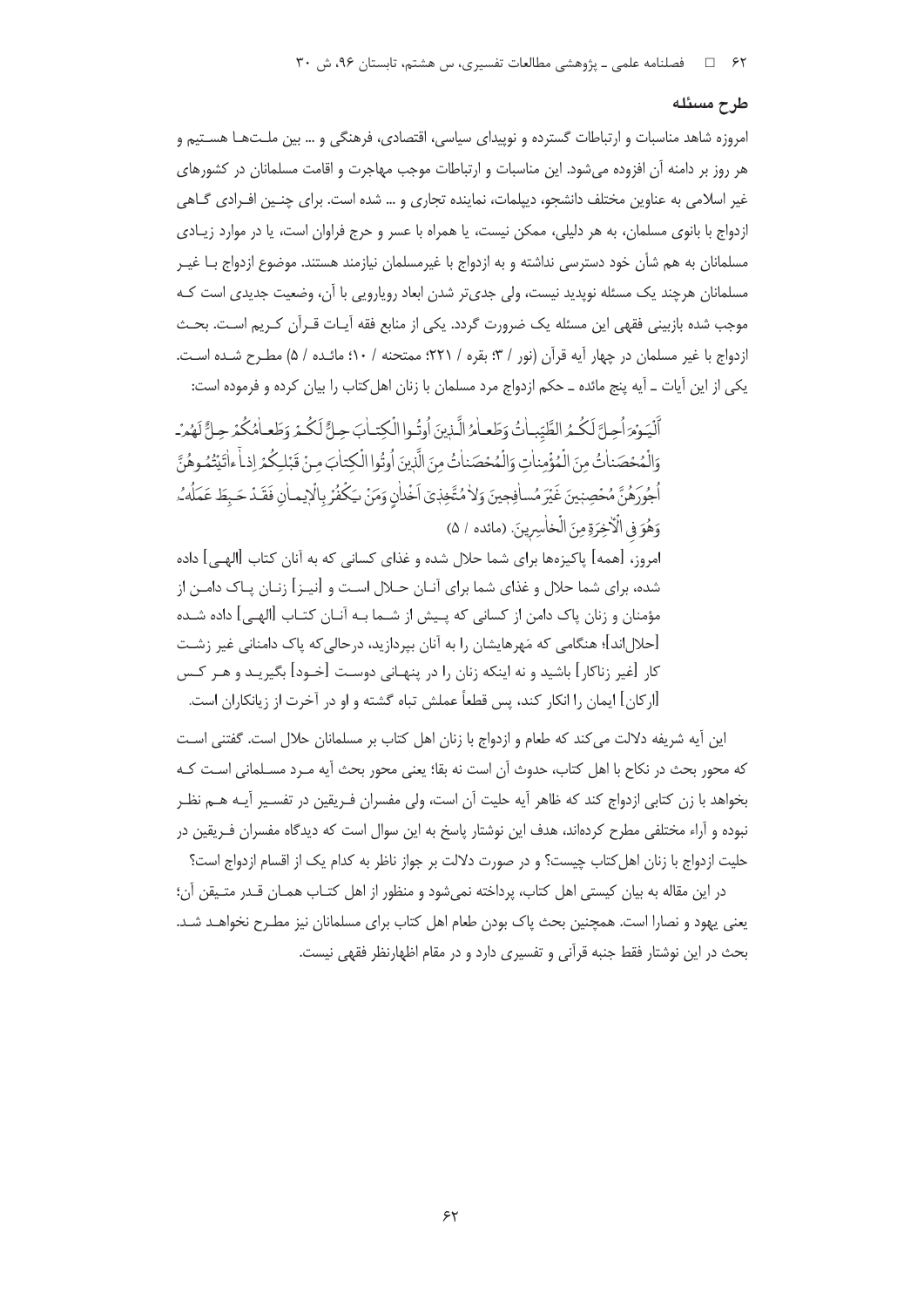# الف) مفهومشناسي

در واژگان آيه مورد بحث \_ «أَلْيَوْمَرَ أُجِلَّ لَكُمُ ... وَالْمُحْصَناٰتُ مِنَ الْمُؤْمِناٰتِ وَالْمُحْصَناٰتُ مِنَ الَّذِينَ أُوتُوا الْكِتاٰبَ مِنْ قَبَلِكُمْ اِذاً ءاٰتَيْتُمُوهُنَّ اُجُوَرَهُنَّ مُحْصِبِينَ غَيْرَ مُسافِجِينَ وَلاٰ مُتَّخِذٖىٓ اَخْداٰنِ …» (مائده / ۵) \_ معناى دو واژه «مُحصِن \_ محصَنات» و «أجر \_ أجور» مورد اختلاف مفسران فريقين بوده و تبيين آنها در روشن شدن مراد آیه تأثیر بهسزایی دارد.

# یک. مُحصِبَ

«حصن» بهمعناي حفظ مطلق در ظاهر و باطن است، به قلعه و جاي امن كه مانع نفوذ خطر است «حِصْـن» گویند. (مصطفوی، ۱۳۶۰: ۲ / ۲۳۵) متصف شدن زن به صفت «مُحْصِنِه» ـ اسم فاعل ــ به این تصور اسـت که او خویشتن را از محرمات و زشتی ها حفظ می کند و «مُحْصَنهٔ» بهصورت اسم مفعول به معنای محفـوظ از جانب عقل یا شرع یا سرپرست یا همسر مراد است. (راغب اصفهانی، ۱۴۱۲: ۲۳۹)

مفسران برآنند که در قرآن کریم «إحصان» در معانی: عفت، حریت، اسلام و ازدواج استعمال شده است. (ر.ک: طوسی، بی تا: ۳ / ۱۶۴ \_ ۱۶۳: ابوحیان، ۱۴۲۰: ۳ / ۵۸۳) ازجمله آیاتی که این وجوه در آنهـا استعمال شده به معانی ذیل است:

## ۰۱ زنهای عفیف

قرآن درباره حضرت مريم؛ إز عبارت «وَمَرْيَمَ ابْنَتَ عِمْراٰنَ الَّتِيَ اَحْصَنَتْ فَرْجَهـا ْ ...» (تحريم / ١٢) استفاده كرده است و از طرفی میدانیم که وی شوهر نداشت، بنابراین میتوان گفت بهخاطر عفیف بودن، او را «محصِـنه» خوانده است.

# ۲. حرائر (زن های آزاد)

در آیه ۲۵ سوره نساء میفرماید: اگر کنیز به اِحصان در آمده، مرتکب فحشاء شود حد و کیفر کنیزهای بزهكار، نصف حد زن هاي آزاد است: «... فَعَلَيْهِنَّ نِصْفُ ماٰ عَلَى الْمُحْصَناٰتِ مِنَ الْعَذَلْبِ ...». (نساء / ٢٥)

## ٣. اسلام

برخي از مفسران أوردهاند كه در أيه «... فَإِذاْ اُحْصِنَّ فَإِنْ اَتَيْنَ بِفاٰحِشَةٍ فَعَلَيْهِنَّ نِصْفُ ما عَلَى الْمُحْصَناٰتِ ...» اگر «أَحْصِنِ» به فتح همزه قرائت شود بهمعناي «أسلمن» است؛ يعني وقتي كنيزان مسلمان بودند و آلوده شدند، بر آنها نصف حد اجرا شود. (طوسی، بی تا: ۳ / ۱۶۳؛ طبرسی، ۱۳۷۲: ۳ / ۵۵؛ رازی، ۱۴۲۰: ۱۰ / ۵۲؛ قرطبی، ١٣۶۴: ۵ / ١۴٣: طباطيابي، ١۴١٧: ٢ / ٢٧٩)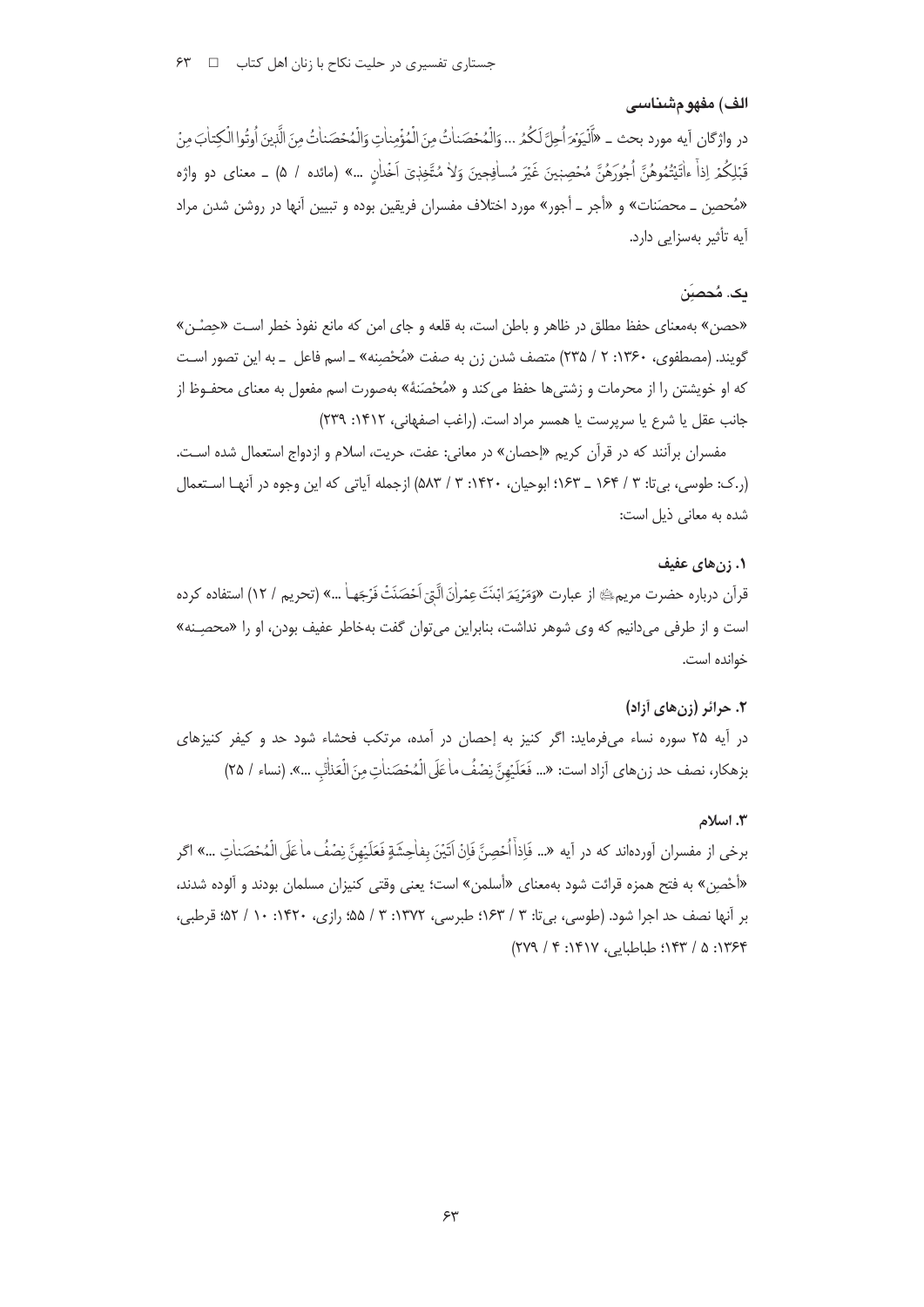## ٤. زن هاي شوهر دار

آیات ۲۴ \_ ۲۳ سوره نساء در مقام برشمردن موارد محرمات نکاح، یکی از این موارد که زنان شوهردار است را با عبارت «وَالْمُحْصَناٰتُ مِنَ النِّساٰءِ …» (نساء / ٢۴) بيان كرده است. اطلاق «محصنات» بر زنهاى شوهردار از جهت معنای لغوی، برای این است که شوهر داشتن مایه نجات و ایمنی از فرو افتادن در گناه است.

بر این اساس، در آیات قرآن کریم وصف «محصنات» بر مصادیق متعددی از زنها حمل شده است، امـا .<br>مفهوم آن از جهت معنای لغوی در همه موارد یکی است؛ یعنی مفهوم «احصان» که بهمعنـای حفـظ و صـیانت است، در عفائف (زن های یاکدامن)، زن های آزاد و زنان شوهردار ملحوظ است. (جوادی آملی، ۱۳۸۹: ۱۸ / ۲۹۶)

# دو. أجور

أجر، مزد و یاداشی است که به کار تعلق می گیرد (فراهیدی، ۱۴۱۰: ۶ / ۱۷۳) و به مهریه مشخص شده هم «اجر» اطلاق می شود. (ابن فارس، ۱۴۰۴: ۱ / ۶۳) در آیات قرآن کریم «اجر» هم در نکاح دائم و هم نکاح انقطاعی استعمال شده است و ظهور خاص در عقد انقطاعی و متعه ندارد؛ زیرا کلمه «اَجور» بر مهریه در نكاح دائم نيز اطلاق شده است؛ (زنجاني، ١۴١٩: ١۶ / ٥٢٠٣ \_ ٥٢٠٢؛ جوادي آملي، ١٣٨٩: ١٨ / ٣١۶) مانند آنچه در «ياًايُّهَا النَّبُّ إنّاًاحَلَلْناٰ لَكَ اَزْواٰجَكَ اللّاتِيّ ءاٰتَيْتَ اُجُورَهُنَّ …» (احزاب / ۵۰) آمده است، پس واژه «اُجور» ناظر به نکاح دائم است؛ چون زنان پیامبرﷺ هیچ یک به نکاح غیر دائم نبودهاند.

چنان كه كلمه «أجور» در آيه شريفه «ياْ آيُّهَا الَّذِينَ ءاْمَنُوٓا إذا جاْءَكُمُ الْمُؤْمِناتُ مُهاجراتِ ... وَءاٰتُوهُمْ ماْ آنَفَقُوا وَلاٰجُناٰحَ عَلَيْكُمْ اَنْ تَنْكِحُوهُنَّ إِذاْ ءاٰتَيْتُمُوهُنَّ اُجُورَهُنَّ …» (ممتحنه / ١٠) نيز اختصاص به متعه ندارد، هرچند مانع از شمول آن هم نيست؛ يعنى اگر عقد متعه از راه دليل خاص ثابت شود، اين آيه آن را منع نمى كند، اما به طور قطع نكاح دائم را شامل مى شود.

همچنين «أجور» در آيه «... فَانْكِحُوهُنَّ بِإِذْنِ اَهْلِهِنَّ وَءَانُوهُنَّ اُجُورَهُنَّ بِالْمَعْرُوفِ مُحْصَناتِ غَيْرَ مُسافِحاتٍ ...» (نساء / ٢۵) هم ناظر به مهريه در نكاح دائم است؛ اين آيه درباره ازدواج با كنيز است و دلالت دارد اگر ازدواج با زنهای آزاد بهسبب هزینه سنگین آن دشوار بود، با کنیزان ازدواج کنید و اجر (مهریه) آنها را بدهید.

# ب) نظرهای مفسران

آراء مفسران پیرامون آیه مائده را می توان در چهار دسته کلی تقسیم کرد: مفسران اهل سنت در تفسیر این آیه همنظرند، بر همین اساس از اهلسنت یک نظریه در ذیل این آیه وجود دارد، ولی مفسـران شـیعه در تفسـیر آیه با یکدیگر اختلاف داشته و در مجموع میتوان نظرهای آنها را در سه دسته تقسیم.بندی نمود، توضیح این چهار نظر به شرح زیر است: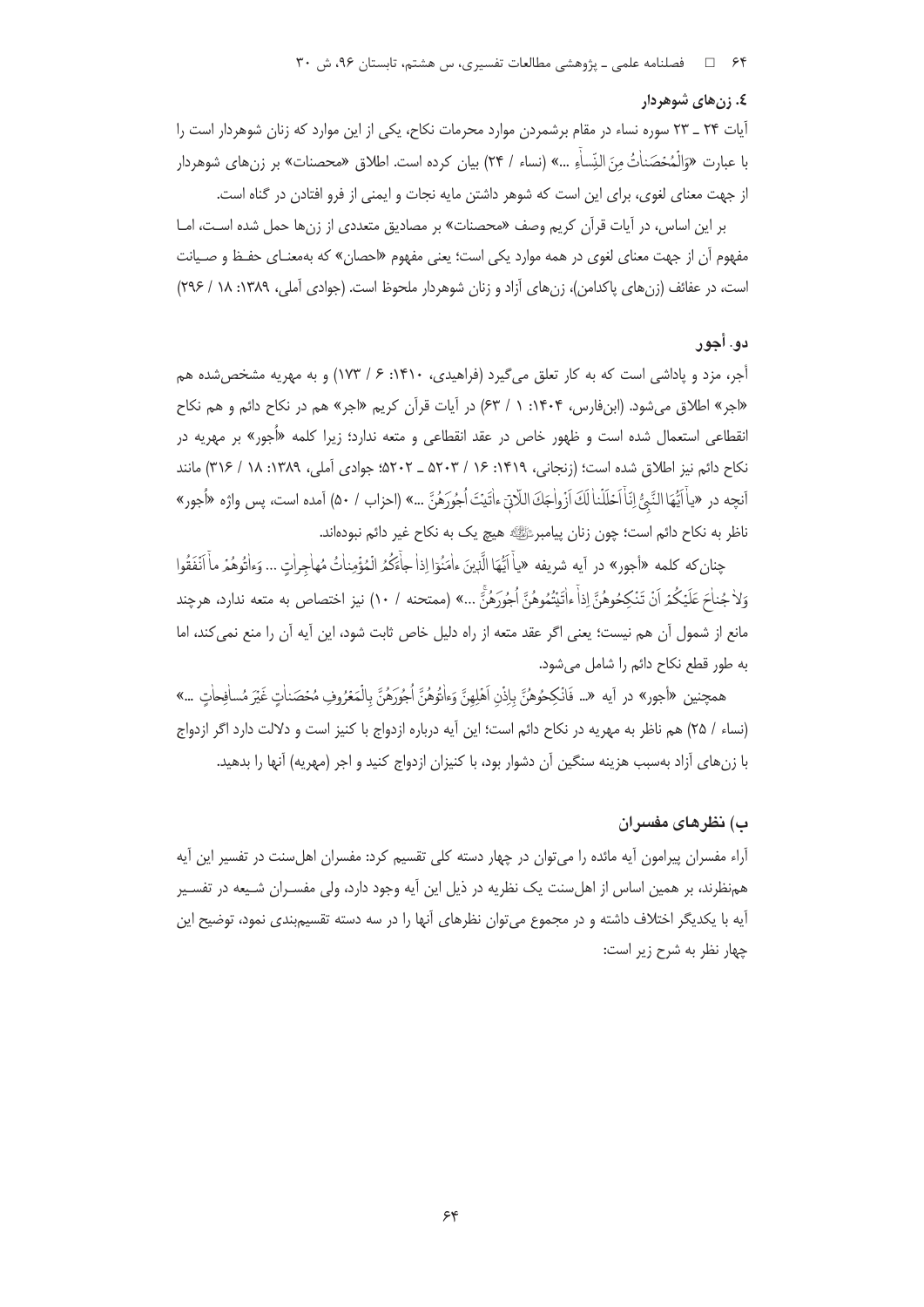ديدگاه يکم: جواز نکاح يا جرائر اهل کتاب

بيشتر مفسران اهلٍ سنت بر اين باورند كه محتواي آيه «وَلاْ تَنْكِحُوا الْمُشْركاٰتِ حَقّ' يُؤْمِّيَّ …» (بقره / ٢٢١) عام بوده و اهل کتاب را نیز شامل میشود، چه اینکه قرآن کریم در مواردی صفت مشرک را به اهل کتاب نیز نسبت داده است. (ر.ک: آلءمران / ۶۴؛ مائده / ۷۲؛ توبه / ۳۱) بنابراین در آیه ۲۲۱ بقره که از نکاح با زنان مشرک منع شده شامل اهل کتاب نیز می،شود، ولی این حکم توسط آیه پنجم مائده «اَلَیْوَمَ اُحِلَّ لَکُمُ … وَالْمُحْصَنِاتُ مِنَ الَّذِينَ أُوتُوا الْكِتاٰبَ مِنْ قَبْلِكُمْ …» تخصيص خورده است، إز ابن و نكاح با اهل كتاب حائز شمرده شده است، اما از آنجا که کلمه «الْمُحْصَنات» را در این آیه بهمعنای «حرائر»گرفتهاند، می گویند مراد از عبارت «أَلْيَوْمَ أُحِلَّ لَكُمُ ... وَالْمُحْصَناتُ مِنَ الَّذِينَ أُوتُوا الْكِتابَ مِنْ قَبْلِكُمْ ...» بيان جواز و حلال بودن نكاح با حرائر اهل كتاب است و جز آنان؛ يعني نكاح با كنيزان اهل كتاب جائز نيست. (ر.ك: شافعي، بي تا: ١ / ١٨۴؛ کیاهراسی، ۱۴۰۵: ۳ / ۲۹: این أبی حاتیم، ۱۴۱۹: ۲ / ۳۹۷: طبری، ۱۴۱۲: ۲ / ۲۲۱: ثعلبی، ۱۴۲۲: ۲ / ۵۵۱: ابن عربي، بي تا: ١ / ٩۵؟؛ زمخشري، ١٤٠٧: ١ / ٢۶۴: رازي، ١٣٢٠: ١١ / ٢٩۵ \_ ٢٩۴: ابن عاشور، بي تا: ۵ / ۴۷ \_ ۴۴)

طرفداران این نظر دلایلی را برای اثبات سخن خود ارائه کردهاند که مهمترین آن عبارت است از:

١. در عبارت «... وَالْمُحْصَناٰتُ مِنَ الَّذِينَ أُوتُوا الْكِتاٰبَ مِنْ قَبْلِكُمْ ...» (مائده / ۵) «محصنات» نمي تواند بهمعناي ۔<br>عفائف باشد؛ زیرا در آن صورت شامل حر و امه می شود درحالی که در آیه «وَمَنْ لَمْ يَسْتَطِعْ مِنْكُمْ طَوْلًا اَنْ يَنْكِحَ الْمُحْصَناتِ الْمُؤْمِناتِ فَمِنْ ما مَلَكَتْ اَيْمانُكُمْ مِنْ فَتَياتِكُمُ الْمُؤْمِناتِّ …» (نساء / ٢۵) شرط نكاح با كنيزان را مؤمن بودن آنها دانسته است كه كنيز اهل كتاب مؤمن نيست. (طبرى، ١۴١٢: ۶ / ۶٧؛ ثعلبي، ١۴٢٢: ۴ / ٢٢: مبيدي، ١٣٧٢: ٣ / ٣۵؛ يغوي، ١۴٢٠: ٢ / ١٩؛ قرطبي، ١٣۶۴: ۶ / ٧٩؛ ابن عاشور، بي تا: ۵ / ۴٧ \_ ۴۶) `

۲. فخر رازی و برخی از مفسران بعد از او می گویند: «احصان» در این آیه بهمعنای «حرائر» است؛ زیرا اگر کسی با کنیز نکاح کند، مهر او را به مولای وی می۵هد، درحالی که ظاهر جمله «إذاَْ ءاٰتَيْتُمُوهُنَّ أُجُورَهُنَّ ابن است که احور آنها را باید به خودشان بدهید. (نیشابوری، ۱۴۱۶: ۲ / ۵۵۱؛ رازی، ۱۴۲۰: ۱۰ / ۴۹ \_ ۴۸)

٣. فخر رازي مي افزايد: اگر منظور از «محصنات» در اين آيه عفائف باشد، لازم آن، عـدم جـواز نكــاح بــا زنان غیرعفیف است، درحالی که در جای خود ثابت شده که نکاح با آنها جایز است. (همان: ١١ / ٢٩۴)

۴. نیشابوری هم نوشته است: با توجه به آیه ۲۵ سوره نساء نکاح با کنیز مشروط بوده و در صورتی جایز است كه شخص توان مالي ازدواج با آزاد را نداشته باشد: «وَمَنْ لَمْ يَسْتَطِعْ مِنْكُمْ طَوْلًا اَنْ يَنْكِحَ الْمُخصَناٰتِ الْمُؤْمِناٰتِ …» (نساء / ٢۵) و بترسد که به زحمت بيفتد: «... ذٰلِكَ لِمَنْ خَشِيَ الْعَنَتَ مِنْكُثَّر …» (نساء / ٢۵)

۱. احکام القرآن نویسان اهل سنت دلیلی مینی بر اینکه مراد از «محصنات»، حرائر است بیان نکردهاند بلکه بیشتر تلاششیان بر این بوده که سایر معانی را مورد نقد قرار بدهند تا از رهگذر این نقدها به اثبات معنای خود بپردازنـد. (ر.ک: جصـاص، ١۴٠۵: ٣ / ٣٢٣ \_ ٣٢٣: كياهراسي، ١۴٠۵: ٣ / ٣٠ \_ ٢٩: ابن عربي، بي تا: ٢ / ۵۵۷ \_ ۵۵۶)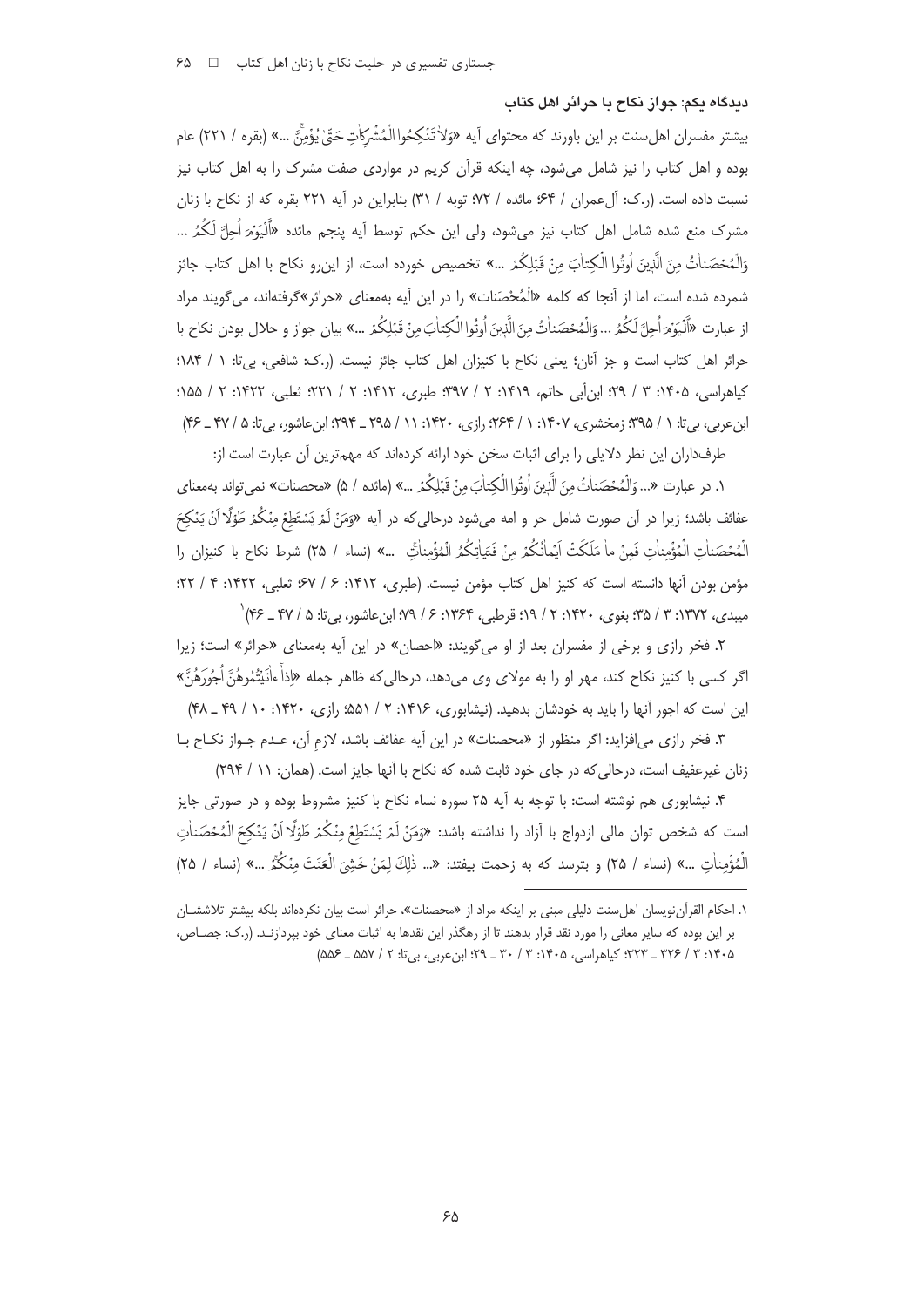۶۶ = 1 فصلنامه علمی ـ پژوهشی مطالعات تفسیری، س هشتم، تابستان ۹۶، ش ۳۰

درحالی که در آیه مائده نکاح با اهل کتاب مطلق است و بههمین قرینه منظور از محصنات نمی تواند عفائف  $(\delta \delta) / 7$  :۱۴۱۶ نشابوری، ۱۴۱۶: ۲

## نقد

قبل از پرداختن به نقد این قول، لازم است به این نکته توجه شود که در عصر حاضر تقریباً کنیز اهـل کتـابی وجود ندارد و مسئله از مبتلابه بودن خارج شده است، از این٫و متعرض شدن و خوض در بحث و نقد این قول عملاً بی ثمر است، اما از نگاه تفسیری می توان نکاتی چند در نقد این قول بیان کرد:

١. در عبارت «... فَمِنْ ماٰ مَلَكَتْ اَيْماٰنُكُمْ مِنْ فَتَياٰتِكُمُ الْمُؤْمِناٰت ...» (نساء / ٢٥) قيد «المؤمنات» بهواسطه حذف متعلق اطلاق دارد؛ چون بیان نشده که آنها به چه چیزی ایمان دارند؛ به خدا و توحید تا آیه شامل کنیزان مسلمان و اهل کتاب باشد، یا علاوه بر توحید به نبوت رسول گرامی اسلام ایمان دارند، تا آیه مذکور مخصوص کنیزان مسلمان شود. در جای خود روشن شده که وجود قدر متیقن در مقام تخاطب، اطلاق ناشی از حذف متعلق را باطل می کند. قدر متیقن در اینجا ایمان به خدا و توحید است، بنابراین شمول آیه نسبت به زنان كتابي، روشن است. اگر هم پذيرفته شود كه مؤمنات در برابر شرك است؛ يعني مراد از ايمان، ايمان به توحید و نبوت رسول اکرمﷺ است، باز می توان گفت آیهٔ مائده بعد از آیه نساء نازل شده است و آن را نسخ می کند و اگر نسخ پذیرفته نشود دست کم این است که تخصیص می;ند. (مکارم شیرازی، ۱۴۲۴: ۴ / ۱۱۷)

٢. بخش نخست احتجاج فخر رازى، ناتمام است؛ زيرا يرداخت اجر در هر مصداقى به گونهاى است: در زن آزاده اجر به خود او پرداخت میشود و در کنیز، دادن اجر به مولا و سید او، نوعی پرداخت به خود اوست. توضیح اینکه عبد و کنیز در امور مالی و کسب، یا اصلاً مالک نیستند یا در مالکیت مستقل نیستند، مگر آنکه مُكاتَب باشند كه بدين لحاظ مستقل خواهند بود. كنيز نظير آزاد نيست، از اين,رو نمي تواند مهر خود را ببخشد يا بِكَيرِد. آيه شريفه «فَانْ طِبْنَ لَكُمْ عَنْ شَيْءٍ مِنْهُ نَفْسًا فَكُلُوهُ هَنيّعًا مَرِيّعًا» (نساء / ۴) نيز درباره كساني است كه می توانند با طیب نفس، چیزی از مهر خود را ببخشند و از آنجا که کنیز نمی تواند چیزی را ببخشد، مصداق آیه مزبور نخواهد بود و تمام مهر در اختیار مالک او قرار می گیرد. (جوادی آملی، ۱۳۸۹: ۱۸ / ۳۸۹)

٣. همچنین بخش دوم احتجاج فخر رازی نیز مردود است، زیرا: اولاً: حرمت نکـاح زن غیرعفیـف (زانیـه) محل اختلاف است (ر.ک: طوسی، ۱۴۰۷: ۴ / ۳۰۰ م۷۱؛ حلی، ۱۴۱۲: ۷ / ۷۶ ــ ۷۵) و اگرچه مشــهور بـه جـواز آن قائل هستند گروهی از فریقین قائل به تحریم شده یا جواز را به قیودی مقید کردهاند، برای مثال قتاده، احمـد بن حنبل، شیخ مفید و شیخ طوسی نکاح زانیه را منوط به توبه کردهاند، درحـالی کـه حسـن بصـری، سـدی و ابوالصلاح حلبي نكاح او را بهطور مطلق تحريم كردهاند. (ر.ك: جباران، ١٣٨٣: ١٨٥ \_ ١٨۴) ثانيــاً: بــه فـرض این که چنین لازمی موجب عدول از معنا باشد حمل احصان در آیه بر حریت نیـز چنـین لازمـی دارد؛ زیـرا لازمه حمل بر این معنا نیز حرمت نکاح کنیزان اهل کتاب است درحالی که ایـن مسـئله نیـز اختلافـی اسـت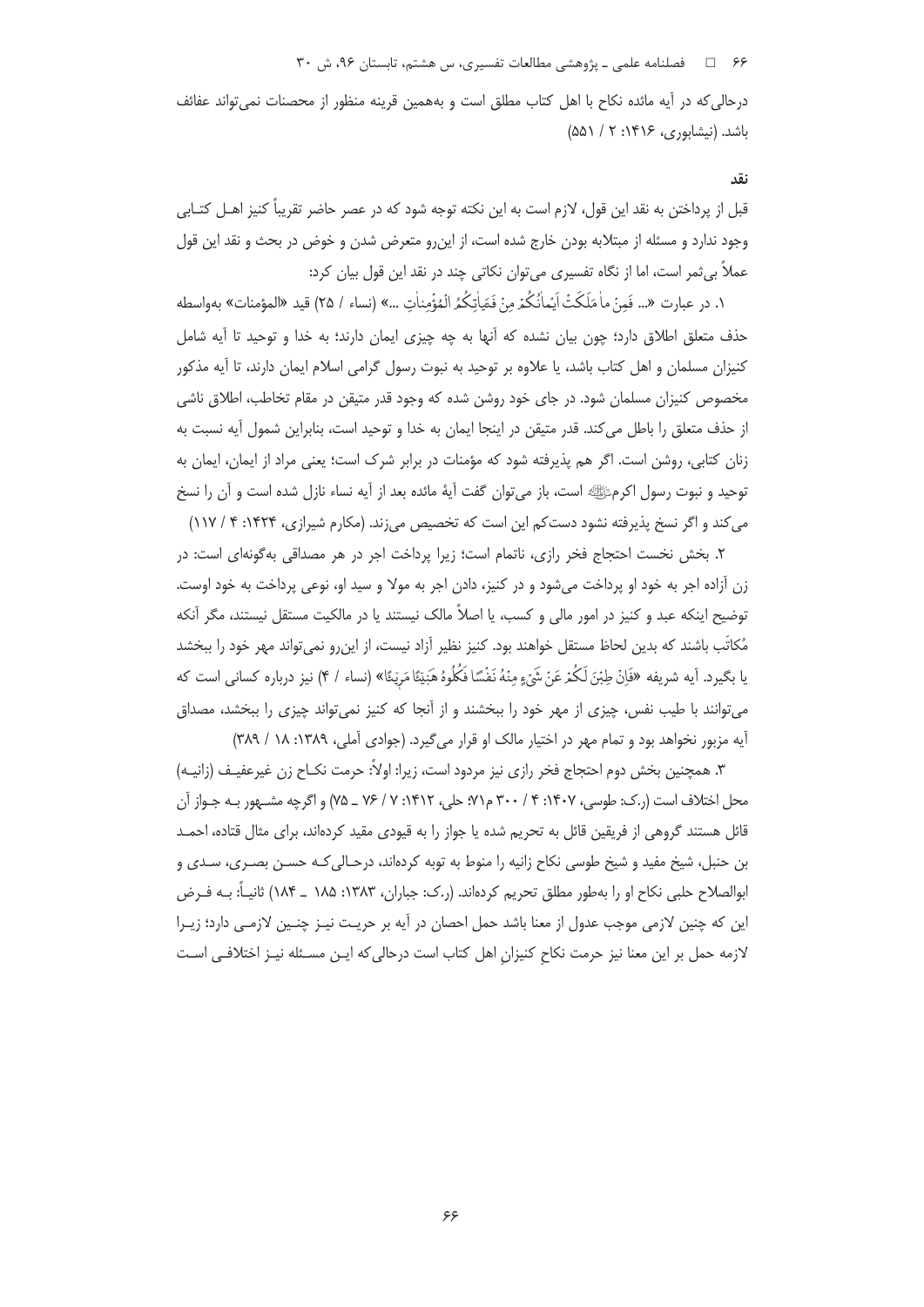جستا<sub>ر</sub>ی تفسیری در حلیت نکاح با زنان اهل کتاب □ ۶۷

(طوسی، ۱۴۰۷: ۳ / ۳۲۰ م ۹۴) و جمعے از فقهـا آن را جـائز دانسـتهانـد. (ر.ک: قرطبـی، ۱۳۶۴: ۵ / ۱۴۰؛  $(118/9:19.0, \omega)$ 

۴. در نقد دلیل چهارم به دو دلیل می توان گفت این دو شرط، شروط فقهی و لزومی نیستند بلکـه شـروط غير لزومي هستند:

١. بعضي از فقها و مفسران بر آن هستند كه دو شرط مذكور شرط فضيلت نكاح با كنيز است نه شرط صحت (فاضل مقداد، ١۴١٩: ٢ / ١٧۴؛ جرجاني، ١۴٠۴: ٢ / ٣٠۴) آنها قرينه و مؤيد اين گفته خود را ذيل آيه میcانند که میفرماید: «… وَاَنْ تَصْبِرُواخَيْرٌ لَکُدٌ...» (نساء / ٢۵) یعنی ازدواج با کنیز در صورت قدرت ازدواج با آزاد مکروه است نه حرام؛ زیرا واژه «خیر» نشان الزامی نبودن حکم یاد شده است و دلالتش بر تحریم، قوی تر از دلالت بر کراهت نیست.

٢. برخي از آيات قرآن كريم به اطلاق يا عموم بر جواز ازدواج با كنيز دلالت دارد:

الف) آيه شريفه «وَاَنْڪِحُوا الْآياٰمٰي مِنْكُمْ وَالصّاٰلِحِينَ مِنْ عِباٰدِكُمْرِ وَاِماٰئِكُمْ …؛ و افراد بيهمسرتان و شایستگان از بندگانتان و کنیزانتان را به ازدواج [یک دیگر] در آورید.» (نور / ۳۲) عموم این آیه، آزاد و کنیز و زن و مرد و اطلاق آن، حالت فقر و غنا را دربر میگیرد؛ یعنی نکاح کنیز را به ناتوانی از ازدواج با آزاد مقید یا مشروط نکرد.

بِ) أيه «وَلاٰ تَنْكِحُواالْمُشْرَكَاتِ حَتَّىٰ يُؤْمِنَّ وَلَامَةٌ مُؤْمِنَةٌ خَيْرٌ مِنْ مُشْرِكَةٍ؛ و با زنان مشرك [بت يرست] ازدواج نکنید، تا ایمان آورند. و مسلماً کنیز با ایمان، از زن [آزاد] مشرک بهتر است.» (بقره / ۲۲۱) این آیه نیز عام یا مطلق است و حکم جواز ازدواج با کنیز را مقید یا مشروط به عدم توانایی ازدواج با زن آزاد نکرده است، پس ظاهر ابتدایی آیه مورد بحث به قرینه این دو آیه بر کراهت حمل میشود نه لزوم؛ یعنی ازدواج با کنیز در صورت امکان نکاح با آزاد نه باطل است و نه حرام. (ر.ک: فاضل مقداد، ۱۴۱۹: ۲ / ۱۷۴)

# ديدگاه دوم: حرمت نکاح

اکثر مفسران متقدم امامیه، قائل به حرمت نکاح با زنان اهل کتاب هستند و معتقدند که آیه مائده نسخ شـده است. (مفید، ۱۴۲۴: ۱۶۹؛ سید مرتضی، ۱۴۱۵: ۲۷۹؛ طوسی، بیتا: ۳ / ۴۴۶) این گـروه دو آیـه را بـهعنـوان ناسخ آيه مائده مطرح مى كنند:

**يک. أيه ٢٢١ بقره:** به فرض دلالت أيه «وَالْمُحْصَناٰتُ منَ الَّذِينَ اُوتُوا الْكتاٰبَ» (مائده / ۵) بر جواز نكاح اهل كتاب، اين أيه با أيه «وَلاٰ تَنْكِحُوا الْمُشْرَكَاتِ حَقٌّ يُؤْمِنَّ» (بقره / ٢٢١) نسخ شده است. با اين توضيح كه: آيه «وَلاٰ تَنْكِحُوا الْمُشْرَكَاتِ حَتَّىٰ يُؤْمِنَّ …» (بقره / ٢٢١) از نكاح با مشركان نهى مى كند و در آياتى مانند: «إَتَّخَذُوٓا اَحْباٰدَهُمْهُ وَدُهْبِاٰنَهُمْ أَرْبِاٰبًا مِنْ دُونِ اللهُ وَالْمَسِيحَ ابْنَ مَرْيَمَرَ وَماْ أُمُرُوٓا إِلَّا لِيَعْبُدُوٓا إِلٰهٗا واٰجِداً لِأَألِهَ إِلَّا هُوَ سُبْحانَهُۥ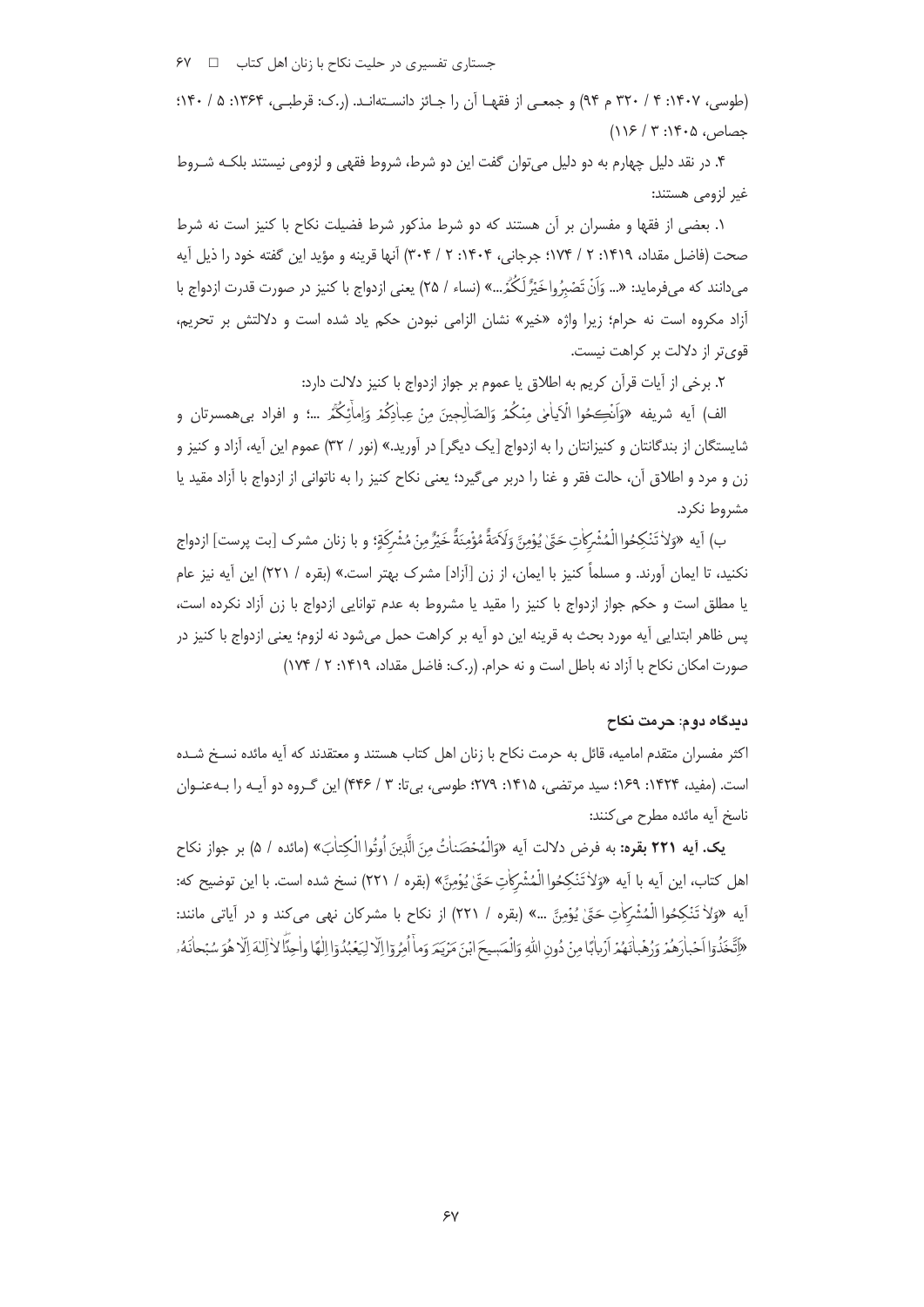۶۸ = 0 فصلنامه علمی ـ پژوهشی مطالعات تفسیری، س هشتم، تابستان ۹۶، ش ۳۰

عَمّاٰ يُشْرَكُونَ» (توبه / ٣١) و همچنين آيه ۶۴ آلءمران و ٧٢ مائده به اهل كتاب نسبت شرك داده شده است، بنابراین صغرای قیاس (مشرک بودن اهل کتاب) در آیه ۳۱ سوره توبه و کبرای آن (عدم جواز نکاح با اهل كتاب) در آيه ٢٢١ سوره بقره ذكر شده است و نتيجه آن، يعني عدم جواز نكاح با اهل كتاب ضروري است.

**دو. أيه ١٠ ممتحنه:** آيه «... وَلاٰ تُمْسِكُوا بِعِصَمِ الْكَواٰفِرِ. ...» (ممتحنه / ١٠) با عموم يا اطلاقش از ازدواج با كافران اعم از مشرك و اهل كتاب نهي مي كند. (ر.ك: مفيد، ١۴۲۴: ١۶٩؛ طوسى، بي تا: ٣ / ۴۴۶؛ طبرسى،  $(757 / 5.144)$  (12); 10) (13); 10) (75)

مهمترين دليل اين قول روايات وارده در اين باب است. (ر.ك: عياشـي، ١٣٨٠: ١ / ٢٩۶؛ فاضـل مقـداد،  $(19Y/T:19)$ 

### $\overline{3}$

همان طور که گذشت اصلی ترین دلیل این قول، برخی روایات وارده هستند و از آنجا که بحث از روایات خارج از رويكرد و هدف اين نوشتار است، بحث از آن به محل خود واگذار مي شود و فقط متعرض اين نكته مي شود در این مسئله روایات زیادی وجود دارد که در هفت باب از کتاب *وسائل* آمده است (حـر عـاملی، ۱۴۰۹: ۲۰ / ۵۴۵ \_ ۵۳۳) بیشتر این روایات دلالت بر جواز مطلق نکاح با اهل کتـاب مـی کنـد و اقلـی از روایـات دلالـت برحرمت دارد. (ر.ک: مکارم شیرازی، ۱۴۲۴: ۴ / ۱۱۷) از نگاه تفسیری نقدهایی درباره این قول وارد است:

۱. مشرک دانستن اهل کتاب از سوی برخی مفسران مورد مناقشه قـرار گرفتـه اسـت. (مقـدس اردبیلـی، بی تا: ۵۲۹؛ طباطبایی، ۱۴۱۷: ۲ / ۲۰۲؛ مکارم شیرازی، ۱۳۷۴: ۲ / ۱۳۴؛ جوادی آملی، ۱۳۸۷: ۱۱: ۱۳۲–۱۳۳) آنها بر این باورند شرک در آیات قرآن دارای مراتب است و به دو دسته می توان تقسیم کرد:

الف) «مشرك» بهعنوان تسميه و لقب، تنها به بتپرستان رسمي گفته ميشود كه در آياتي مانند «أَنَّ اللَّـهَ بَـريّءٌ ً مِنَ الْمُشْرِكِينَ وَرَسُولُهِۚ. …» (توبه / ٣) و «فَاقْتُلُوا الْمُشْرِكِينَ حَيْثُ وَجَدْتُمُوهُمْ …» (توبه / ۵) به كار رفته است؛

ب) در برخی آیات به گروهی یا افرادی به اعتبار افعال و سخنانی که از آنها سر می;ند نسبت شرک داده شده است، مانند «وَماْ يُؤْمِنُ اَكْثَرُهُمْ بِاللَّهِ إِلَّا وَهُمْ مُشْرَكُونَ» (يوسف / ١٠۶) كه در مورد مسلماناني است كه با ارتکاب گناهی از شیطان اطاعت کردهاند. هیچ قرینهای در دست نیست که منظور از شرک در آیاتی که در آنها به اهل کتاب نسبت شرک داده شده از دسته اول (تسمیه و لقب رسمی) است و بر عکس قرائنی وجود دارد که منظور از شرک در این گونه آیات از سنخ دسته دوم است که در ادامه به این قرائن اشاره خواهد شد.

بر این اساس، این استدلال که بهصورت قیاس منطقی شکل اول بیان شده، به دلیل عدم تکـرار حـد وسـط در کبرا، باطل بوده و مغالطهای بیش نیست؛ زیرا: آنچه در سوره توبه درباره اهل کتاب آمده، ناظر به «شـرک کلامـی» است، اما آنچه در سوره بقره آمده است، «شرک فقهی» و درباره بتپرستان است.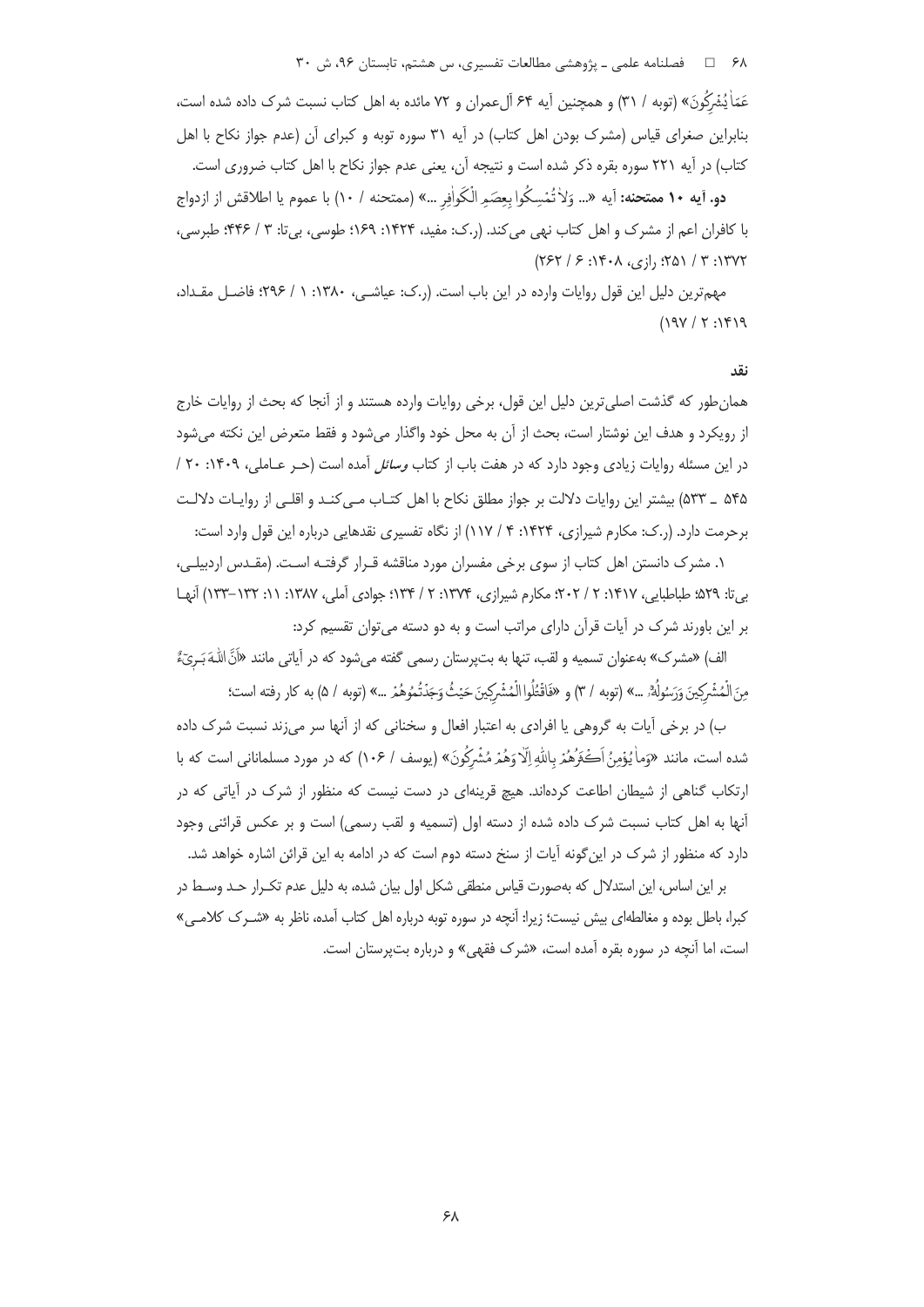جستاری تفسیری در حلیت نکاح با زنان اهل کتاب ها ا

۲. از طرف دیگر در موارد متعدد قرآن کریم در مقام نام بردن از ملتها و آیینهای غیراسلام به لفظ «مشركين» بسنده نكرده تا شامل اهل كتاب هم بشود، بلكه چندين بار مشركين را به اهل كتاب عطف كرده است و همان طور که در بعضی کتب تصریح شده اصل در عطف مغایرت طرفین است (قرطبی، ۱۳۶۴: ۳ / ۶۹) ازجمله این موارد عبارتند از: عطف «مشركین» به «اهل الكتاب» (ر.ك: بقره / ۱۰۵؛ بینه / ۱ و ۵)، عطف «الذين أشركوا» به «الَّذِينَ أُوتُوا الْكِتاٰبَ» (ر.ك: آلءمران / ١٨۶) و«الْيَهُودَ» (ر. ک مائده / ٨٢) و «وَالَّذِينَ هاٰدُوا … وَالنَّصاٰ{ي» (حج / ١٧) البته كساني كه اهل كتاب را مشرك مي دانند، عطف را در اين آيات بر تعظیم و تفخیم حمل کردهاند. طبق این قاعده در موارد خاصی بعضی از افراد یا اصناف یک عام که از اهمیت بیشتری برخوردارند بهوسیله حرف عطف از مجموعه عام جدا شوند تا شنونده به اهمیت آنها پی ببرد (راوندی، ۱۴۰۵: ۲ / ۷۸) در قرآن کریم مواردی از این عطف آمده است. (ر.ک: بقره / ۹۷؛ احزاب / ۷؛ الرحمن / ۶۸)

این استدلال در محل بحث ما ناتمام است؛ زیرا عطف تنها در صورتی بر تفخیم و اهمیت دلالت دارد که معطوف از معطوف عليه اخص باشد و به اصطلاح از قبيل عطف خاص بر عام باشد درحالي كه در آياتي كه ما بهعنوان شاهد ذكر كرديم «مشركين» (معطوف) به «اهل كتاب» (معطوف عليه) عطف شدهاند؛ يعني عام بـر خاص عطف شده است. (جصاص، ۱۴۰۵: ۲/ ۱۶)

٣. با نظر به آيات قرآن، مشاهده مي شود كه قرآن احكام ويژهاي را براي اهل كتاب (يهود و نصارا) تعيين کرده است؛ چنان که احکام خاص دیگری را برای مشرکان جعل فرموده است. تفکیک بین احکام اهل کتـاب و مشركان در قرآن، خود شاهد صدق ديگرى است بر اينكه مفهوم مشركان در قرآن غير اهـل كتـاب اسـت، بەعنوان نمونە قرآن یک تفاوتی میان اهل کتاب با مشرکان ـ یعنی بتپرستان رسمی که هیچ کتاب آسمانی ندارند \_ قائل شده است؛ درباره مشركين هيچجا نگفته بجنگيد تا جزيه بدهند و اگر جزيه دادند ديگـر بــا آنهــا نجنگید، ولی درباره اهل کتاب می گوید اگر حاضر شدند جزیه بدهند دیگر با آنها نجنگیـد. (ر.ک: توبـه / ٢٩) این تفاوت قطعاً وجود دارد. (مطهری، بی تا: ۲۰ / ۲۱۷)

۴. افزون بر مطالب گذشته، به فرض این که شمول کلمه مشرک بر اهل کتاب پذیرفته شود باز آیه «... وَالْمُحْصَناٰتُ مِنَ الَّذِينَ أُوتُوا الْكِتاٰبَ مِنْ قَبْلِكُمْ …» (مائده / ۵) مخصص يا مقيد آن مي شود و نوبت به نسخ نمی، سد (نجفی، بی تا: ۳۰ / ۳۵) چون در مقام تردید بین تخصیص یا نسخ، تخصیص مقدم است؛ زیرا در تخصیص به هر دو دلیل عمل کردهایم و در نسخ تنها به یک دلیل و عمل به هر دو (جمع) در صورت امکان بهتر از يک دليل است (الجمع مهما امکن اولي من الطرح) افزون بر اينکه عام دلالتش به اطلاق است و خاص به نص و نص مقدم بر ظاهر است. (طباطبایی، ۱۴۱۷: ۵ / ۲۰۵)

حق این است که اصلاً این دو آیه نظارتی به هم ندارند؛ چراکه آیه سوره بقره درباره مشرکین نازل شـده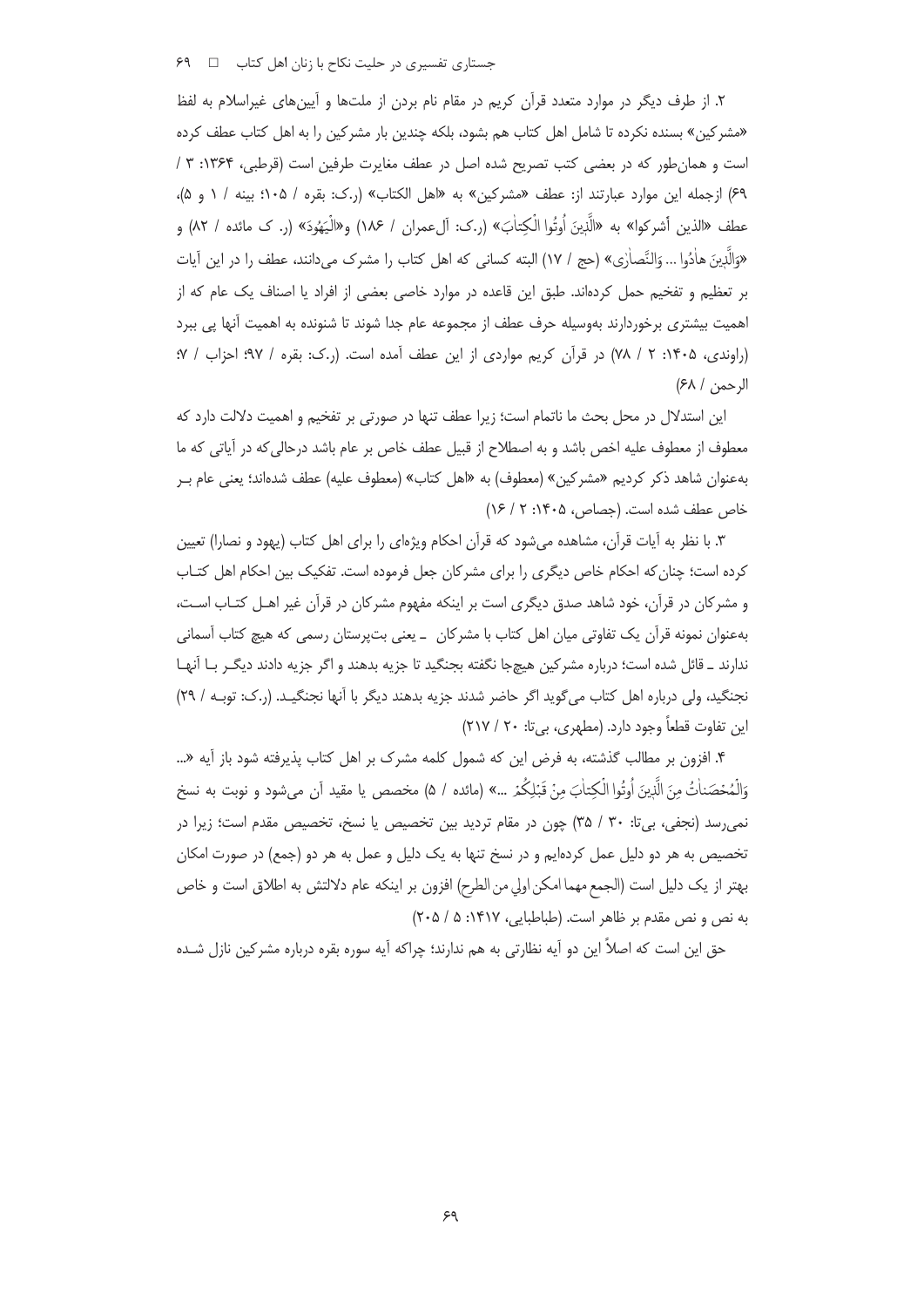۷۰ = د فصلنامه علمی ـ پژوهشی مطالعات تفسیری، س هشتم، تابستان ۹۶، ش ۳۰

و آیه سوره مائده درباره اهل کتاب و این دو موضوع با هم مباین هستند و تنها وجه اشتراک آنها با هــم ایـن است که در عنوان کافر مندرج می شوند.

ادعاى نسخ آيه مائده با آيه «... وَلاٰ تُمْسِكُوا بِعِصَمِ الْكَواٰفِرِ ...» (ممتحنه / ١٠) به چند دليل صحيح نيست: ١. در آيه «لَمْ يَكُن الَّذِينَ كَفَرُوا مِنْ اَهْلِ الْكِتابِ وَالْمُشْرِكِينَ مُنْفَكِّينَ حَقٍّ تَأْتِيهُمُ الْبَيّنَةُ» (بينه / ١) اهل کتاب جزء و زیر مجموعهای ازکافران به حساب آمدهاند بر این اساس استفاده می شود که آیه «وَلاٰ تُمْسِکُوا بعِصَمِ الْكَواٰفِي» (ممتحنه / ١٠) عام و آيه مائده خاص است؛ چون اهل كتاب جزئي از كافران هستند. بنابراين آيه «… وَلاْ تُمْسِكُوا بعِصَمِ الْكَواْفِرِ …» با عموم يا اطلاقش از ازدواج با كافران (مشرك و اهل كتاب) نهي می كند، ولی آيه مورد بحث كه بر جواز نكاح با اهل كتاب دلالت میكند، آن عام يا مطلق را مورد تخصيص یا تقیید قرار میدهد. (ر.ک: کلینی، ۱۴۲۹: ۱۰ / ۶۶۰) این تخصیص را تخصیص زمانی نامند، هرچند از آن به نسخ یاد شود؛ چون روح این گونه نسخها به تخصیص زمانی برمی گردد. شاید بتوان گفت با این بیان، منظور افرادی که ادعای نسخ کردهاند، همان تخصیص زمانی است. (ر.ک: زحیلی، ۱۴۱۸: ۲ / ۲۹۴: کاظمی،  $(77\lambda / 7:1750$ 

۲. افزون بر آن، پیامبر اکرمﷺ فرمود: سوره «مائده» آخرین سوره مفصل است و حکمی از آن نسخ نشد: «ان سورة المائدة آخر القرآن نزولاً، فأحِلوا حلالها و حرموا حرامها» (زركشي، ١۴١٠: ١ / ٢٨٢: سيوطي، ۰۱۴۰۴ (۲ / ۴) و براساس برخی روایات این سوره ناسخ غیرمنسوخ است (عیاشی، ۱۳۸۰: ۱ / ۳۱۸: حویزی، ۱۴۱۵: ۱ / ۵۸۲.)، چنان که در صدر اسلام معمولاً هرگاه اختلاف نظری بین اصحاب در احکام پیش می آمد، سوره مائده معيار حل اختلاف بوده است و مي گفتند: آيا اين حكم قبل از سوره مائده است يا پس از آن. (حر عاملي، ١۴٠٩: ٢٧ / ٤٠) همچنين طبق ترتيب نزول مشهور سوره ممتحنه زودتر و قبل از سوره مائده نازل شده است. (طبرسی، ۱۳۷۲: ۱۰ / ۶۱۳؛ زرکشی، ۱۴۱۰: ۱ / ۲۸۱) بنابراین قبول نسخ بهمعنای پذیرش تقدم ناسخ بر منسوخ است، همان گونه که گذشت، صحیح نیست.

٣. مستند قائلان به نسخ، خبر واحد است و أشكار است كه نسخ با خبر واحد ثابت نمـي شـود. (مجلسـي، ۲۰۰۱۴۰۴) ۶۴/ ۶۴) مضاف بر این اخبار نسخ با هم تعارض دارند؛ بعضی از اخبار دلالت دارند که آیه سوره مائده بهوسیله آیه سوره بقره نسخ شده است و بعضی دیگر دلالت دارند بهوسیله آیه سوره ممتحنـه و مفـاد بعضـی دیگر این است که بهوسیله هر دو و معلوم است که نسخ یک کلام بهوسیله دو کلام بهطور مستقل و جداگانه معنا ندارد و این خود دلیل دیگری برای ضعف این قول است.

البته فتوای نهایی بر عهده فقه است؛ زیرا از یکسو ارزیـابی روایـات و از سـوی دیگـر بررسـی اجمـاع، شهرت، اعراض و انجبار عملی روایتهای مرتبط، در فقه مطرح است.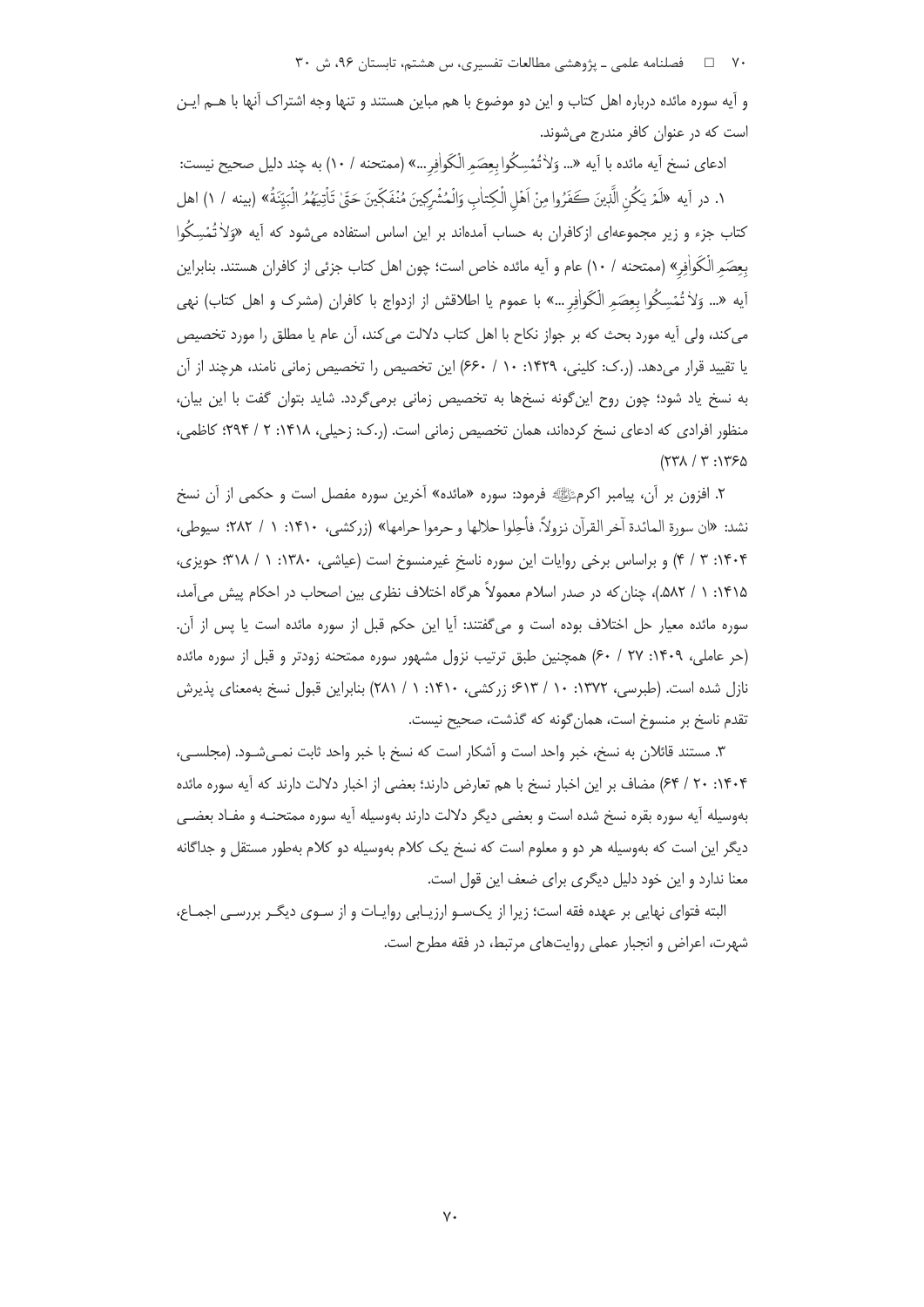ديدگاه سوم: نكاح منقطع

همانطور که در نظریه دوم گذشت دیدگاه رایج در میان مفسران متقدم ــ قرون ۴ و ۵ ــ ممنوع بودن مطلق ازدواج ــ دائم و موقت ــ با اهل كتاب بوده است و از قرن ششم به اين طرف ديدگاهي كه ميان ازدواج دايم و موقت تفصیل می،دهد و فقط قائل به جواز ازدواج موقت است رواج یافت. محقق کرکی این قول را به بیشتر متأخران نسبت میدهد. (ر.ک: کرکی، ۱۴۱۴: ۱۲ / ۱۳۳) این نظریه را در بین آثار تفسیری اولین بار در آثار مفسران قرن ششم ازجمله طوسی، طبرسی و راوندی می¤وان مشاهده کرد که گفتهاند: نکاح دائم با اهل كتاب جايز نيست و علت أن عام بودن أيات: «وَ لا تَنْكحُوا الْمُشْرِكاتِ حَتّى يُؤْمِن ... » (بقره / ٢٢١)، و « ... وَ لا تُمُسِكوا بعِصَمِ الْكوافِرِ … » (ممتحنه / ١٠)، هست و آيه مائده اين آيات را تخصيص نزده است. (ر.ک: طوسی، بیتا: ۲ / ۲۱۸ و ۹ / ۵۸۵؛ طبرسی، ۱۳۷۲: ۲ / ۵۶۰ و ۹ / ۴۱۲؛ رازی، ۱۴۰۸: ۶ / ۲۶۲؛ راوندی، ۰۱۴۰۵ : ۲ / ۱۳۴) ایشان آیه مائده را به دو بیان تأویل کردهاند: `

تأويل يكم: طبق اين قول در آيه مائده، «محصنات» بهمعناي «مسلمات» است. «... وَالْمُحْصَناٰتُ مِنَ الْمُؤْمِناٰتِ …» يعني، زناني كه بر فطرت اسلام زاده شده و از اول مسلمان هستند؛ «… وَالْمُحْصَناٰتُ منَ الَّذِينَ اُوتُوا الْكتاٰبَ …» یعنی زنانی که بر فطرت اسلام زاده نشدهاند و بعداً اسلام آوردهاند، گویا جماعتی از مسلمانان، نكاح با زنان كافرى كه اكنون مسلمان شدهاند را مكروه مى داشتند، از اين رو خداى متعال با آيه مائده فرمود که نکاح با این گونه زنان، حَرَجی ندارد. (جرجانی، ۱۴۰۴: ۲ / ۳۲۶: طبرسی، ۱۳۷۲: ۳ / ۴۵۱: ابن شهر آشوب، ۱۴۱۰: ۲ / ۱۹۱)

تأويل دوم: منظور و مراد آيه، نكاح منقطع يا نكاح با كنيزان از اهل كتاب است. (طبرسى، ١٣٧٢: ٣ / ٢٥١): راوندي، ١٣٠۵: ٢ / ١٣۵؛ ابنِشهر آشوب، ١٣١٠: ٢ / ١٩١) و شاهد اين معنا تعلق قيد «إذاْ ءاْتَيْتُمُوهُنَّ أَجُورَهُنَّ» به جمله «وَالْمُحْصَناتُ منَ الَّذِينَ اُوتُوا الْكِتابَ» است و به قرينه اينكه واژه «أُجُورَهُنّ » در آيه «... مُحْصِنِينَ غَيْرَ مُسافِحِينَ فَمَا اسْتَمْتَعْتُمْ بِهِ مِنْهُنَّ فَاتُوهُنَّ أُجُورَهُنَّ …» (نساء / ٢۴) در مهر عقد انقطاعي استعمال شده است، نتیجه می شود که تنها عقد انقطاعی مسلمان با زن کتابی جایز است نه دائم. (جرجانی، ۱۴۰۴: ۲/ / ٣٢۶: طوسی، بی تا: ٣ / ۴۴۶، کاظمی، ۱۳۶۵: ٣ / ١٩١)

### نقد تأويل يكم

١. این حمل خلاف ظاهر است (ابن عطیه، ١۴٢٢: ٢ / ١۵٩) زیرا نیازمند تقدیر و تصرف در ظاهر آیه است. ۲. این وجه بسیار مستبعد است؛ زیرا با توجه به اینکه در سوره مبارکه ممتحنه درباره زنان مشرک غیر اهل کتاب که بعداً مسلمان شدهاند میفرماید: آنها را امتحان کرده و اگر دریافتید که مؤمن واقعی هستند

١. عبارت طوبيبر, در التسان: «قلنا في قوله «وَ الْمُحْصَناتُ منَ الذينَ أُوتُوا الْكِتابَ» تأويلان». (طوبيبر، بيرتا: ٣ / ۴۴۶)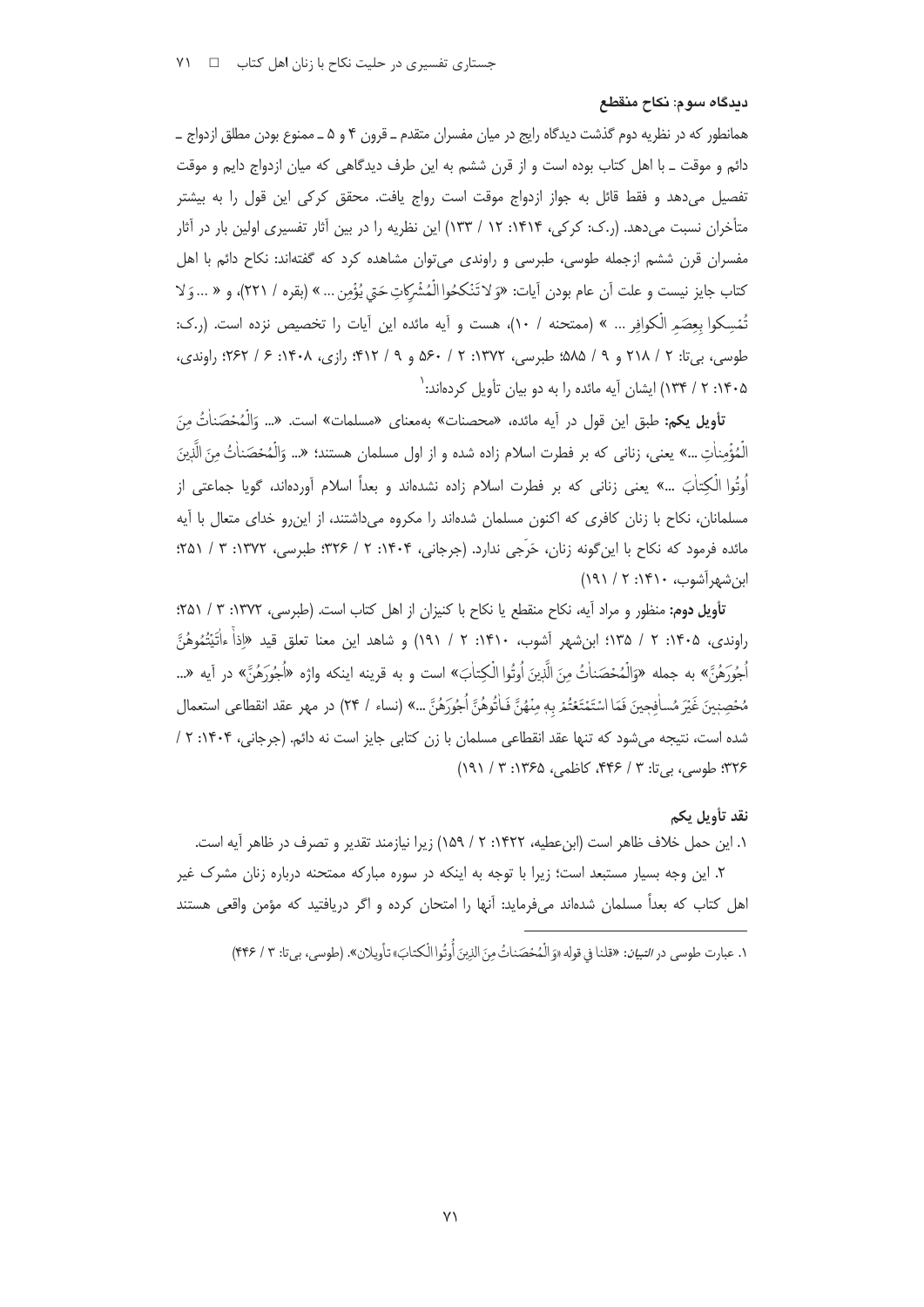اشكالي در ازدواج با آنـها نيست: «ياْ آيُّهَا الَّذِينَ ءاٰمَنُوٓا إذاٰ جاْءَكُمُ الْمُؤْمِناٰتُ مُهاجرات فامْتَحنُوهُنَّ ٱللَّهُ اَعْلَمُ بِإِيمَانِهِنَّ فَإِنْ عَلِمْمُمُوهُنَّ مُؤْمِناْتِ فَلاٰ تَرْجِعُوهُنَّ إِلَى الْكُفَّارِّ ... وَلا جُناحَ عَلَيْكُمْ أَنْ تَنْكِحُوهُنَّ» (ممتحنه / ١٠) وجهی برای اختصاص به ذکر زنان اهل کتابی که بعداً مسلمان شدهاند در این آیه وجود ندارد. (زنجانی،  $(0154 / 15.1919$ 

٣. اينكه عبارت «وَالْمُحْصَناٰتُ منَ الَّذِينَ أُوتُوا الْكِتاٰبَ» ,ا بهمعناي زناني كه بعد از اهل كتاب ايمان آوردهاند، بگیریم صحیح نیست؛ زیرا در عبارت «وَالْمُحْصَناٰتُ مِنَ الْمُؤْمِناٰتِ» هم زنانی که بعد از کفر ایمان آوردهاند و هم زنانی که از ابتدای امر مؤمن بودند، داخل هستند (رازی، ۱۴۲۰: ۶/ ۴۱۰؛ قرطبی، ۱۳۶۴: ۳ / ۶۹) و ديگر نيازي به آوردن عبارت «وَالْمُحْصَناٰتُ مِنَ الَّذِينَ اُوتُوا الْكِتاٰبَ» نيست.

۴. در زمان نزول این آیه زنانی که مستعد ازدواج بودند از دو قسم خارج نبوهاند:

الف) زنانی که در دوران اسلامی و بر فطرت اسلام متولد شدهاند و از آنجا که مدت زیادی از ظهور اسلام و اسلام آوردن مسلمانان نگذشته است، این گونه زنان که به سن ازدواج هم رسیده باشند، عده بسیار کمی بودند.

ب) زنانی که از حالت کفر و شرک و ادیان ابرهیمی به اسلام گرویدهاند که اکثر زنان بدین گونه بودهانـد. حال اگر سخن آن مفسران مبنی بر کراهت داشتن مسلمانان از ازدواج بـا تـازه مسـلمان پذیرفتـه شـود بایـد پذیرفت که مسلمانان از ازدواج با بیشتر زنان مسلمان کراهت داشتند که این امر معقول و ممکن نیست؛ زیـرا همان طور که گذشت اکثر زنان مسلمان، تازه مسلمان بودند و اجتناب از ازدواج با زنان تازه مسلمان بـهمنزلـه اجتناب از اصل ازدواج بوده است. (ر.ک: جباران، ۱۳۸۳: ۱۸۴)

۵. به استناد قرينه داخلي، مراد از احصان، اسلام نيست؛ زيرا در عبارت «وَالْمُحْصَناٰتُ مِنَ الْمُؤْمِناٰت» اگر مراد، مسلمات از مؤمنات باشد، لازم آن جمع بین دو عنوان و تکرار است. (کیاهراسی، ۱۴۰۵: ۳۰ / ۳۰: صادقی تهرانی، ۱۳۶۵: ۸ / ۱۰۵) همچنین در عبارت «مُحْصِنٖینَ غَیْرَ مُساٰفِجِینَ …»: چون خطاب آیه به مسلمانان است، نمی توان «محصنین» را بهمعنای مسلمانان دانست. (جوادی آملی، ۱۳۸۹: ۲۲ / ۵۵) افزون بر این تعبیر از زنان تازه مسلمان به «المحصنات» تعبیر مناسبی به نظر نمی رسد.

تأويل به نكاح منقطع صحيح نيست؛ زيرا:

١. نميتوان ادعا كرد كه قدر متيقن تعلق قيد «إذاً ءاْتَيْتُمُوهُنَّ اُجُورَهُنَّ» به جمله «وَالْمُخصَناْتُ مِنَ الَّذِينَ اُوتُوا الْكتاٰبَ» است و به قرينه اطلاق «اُجُورَهُنَّ» بر مهر عقد انقطاعي در آيه «... مُحْصنِبنَ غَيْرَ مُساٰفجينَ فَمَا اسْتَمْتَعْتُمْ بِهِ منْهُنَّ فَـاٰتُوهُنَّ أُجُورَهُنَّ …» (نساء / ٢۴) نتيجه گرفت که تنها عقد انقطاعي مسلمان با زن کتابي جایز است نه دائم؛ زیرا همان طور که در بحث مفردات آیه گذشت، «اجر» مهریه مشخص شده است و ظهور خاص در عقد انقطاعی ندارد و در آیات قرآن، در موارد نکاح دائم نیز استعمال شده است. (صادقی تهرانی،  $(1.5/1.1750$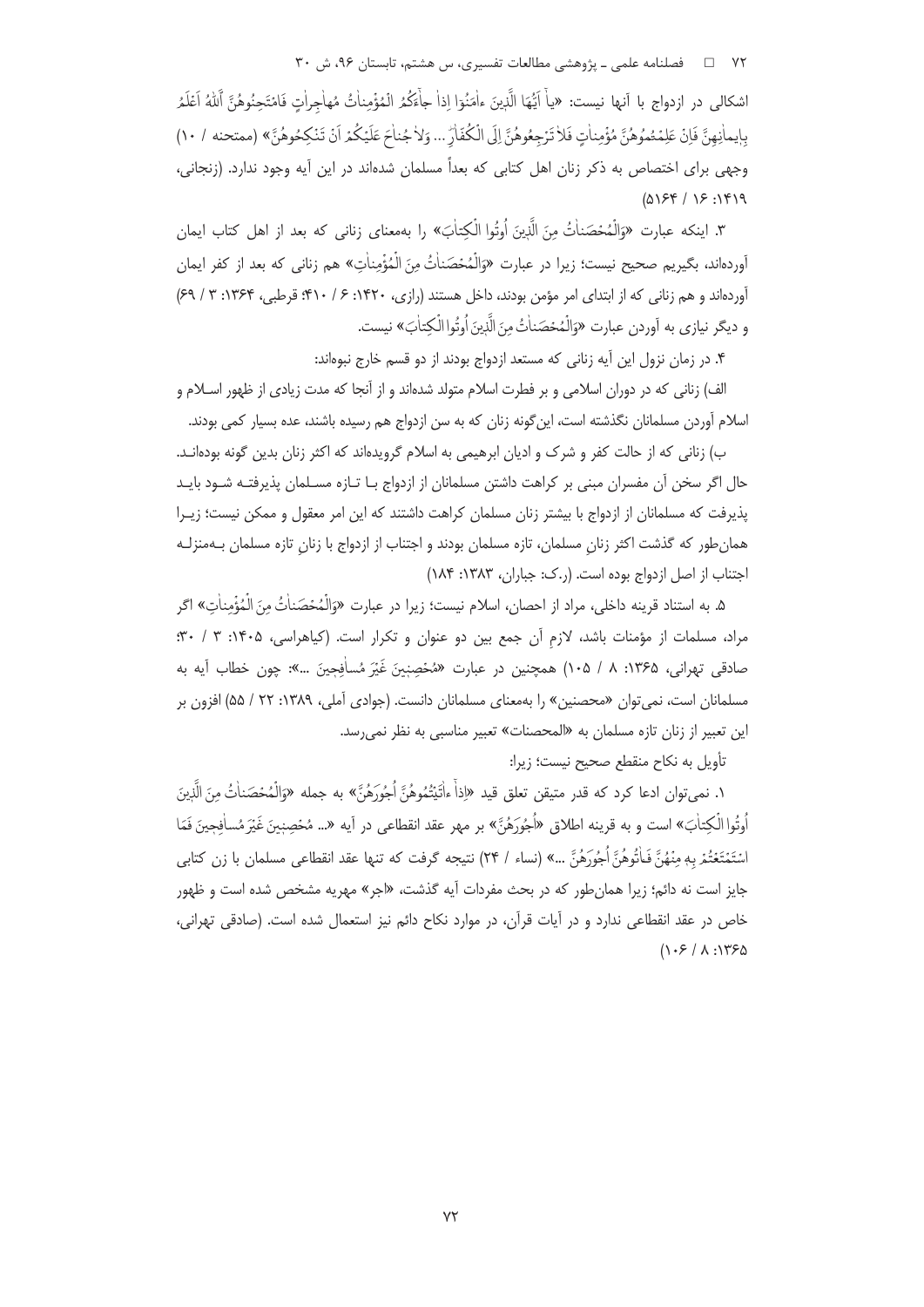جستاری تفسیری در حلیت نکاح با زنان اهل کتاب D۳ T

۲. حتی اگر کلمه اجر در عقد انقطاعی ظهور داشته باشد، باید به هر دو جمله در آیه برگردد و در نتیجه در «وَالْمُحْصَناٰتُ مِنَ الْمُؤْمِناٰتِ» هم بايد نكاح موقت مراد باشد، حال أنكه كسى به اين مسئله ملتزم و پاي بند نیست؛ زیرا با امتنان تناسب ندارد.

۳. این آیه از آن مواردی نیست که گفته شود هرگاه قیدی بعد از چند جمله آید، قدر متیقن، تعلق آن به جمله اخير است؛ زيرا قطعاً سه قيد ديگر آيه «مُحْصِنِينَ»، «غَيْرَ مُساٰفِجِينَّ»، «وَلاٰ مُتَّخِذِيٓ اَخْدلْنّ» \_ مشترك بين دو جمله «وَالْمُحْصَناٰتُ منَ الْمُؤْمناٰتِ وَالْمُحْصَناٰتُ منَ الَّذِينَ اُوتُوا الْكتاٰبَ» است و قيد «إذا ءاتَيْتُمُوهُنَّ اُجُورَهُنَّ» مشكوک است که به هر دو برمي۶گردد يا فقط به جمله اخير متعلق است، که به قرينه وحدت سياق، این قید نیز مشترک بین دو جمله است. پس «اجر» ظهوری در ازدواج موقت ندارد، بلکه ازدواج دائم را نیز شامل می شود (جوادی آملی، ۱۳۸۹: ۲۲ / ۵۹)

## ديدگاه چهار ۾: جو از مطلق نکاح

این قول در میان علمای متقدم شیعه طرفدار چندانی ندارد و تنها شمار اندکی مانند ابنءقیل و شیخ صـدوق آن را پذیرفتهاند، اما در میان فقیهان و مفسران متأخر، بهتدریج به طرفداران ایـن نظـر افـزوده شـده اسـت، (.ک: قمی، ۱۳۶۷: ۱ / ۱۶۳؛ فیض کاشانی، ۱۴۱۵: ۲ / ۱۳؛ طباطبایی، ۱۴۱۷: ۵ / ۲۰۵؛ خطیب، بے تا: ۱ / ۲۵۱؛ مغنيه، ١۴٢۴: ٣ / ٢٠؛ صادقي تهراني، ١٣۶۵: ٨ / ١٠۶؛ قرشي، ١٣٧٧: ٣ / ٢٢) ازجمله صاحب جواهر، همين نظر را تقویت و استوار کرده است. (رک: نحفی، بی تا: ۳۰/ ۲۷)

خدای متعال در این آیه شریفه، زنان پاکدامن اهل کتاب را در ردیف زنان پاکدامن مؤمن ذکر کرده و با یک سبک و سیاق به حلال بودن ازدواج با آنان حکم میکند و تعبیر بسیار شیوای «اََلْیَوۡمَ اُحِلَّ لَکُمُ …» استحکام و نسخنایذیری و ظاهر در رفع حرمت پیشین است؛ زیرا با دقت در ابتدای آیه ــ «اَلَیَوْمَرَاُحِلَّ لَکُمُ …» ۔ روشن می گردد که آیه شریفه درصدد تسهیل روابط میان مسلمانان و اهل کتاب در زمینه طعام و نکاح است. احتمال نمی رود که این تسهیل روابط مربوط به زمانی باشد که روابط میان مسلمانان و اهل کتاب بحرانی بوده و درگیری و تعارض شدید با هم داشتند و مسلمانان هنوز هیمنهای نیافته بودند؛ یعنی فاصله زماني ميان صلح حديبيه و فتح خيبر.

در باره زمان نزول این آیه فقط دو احتمال می رود:

احتمال یکم: آیه مربوط به بعد از فتح مکه در سال هشتم هجری و سیطره کامل مسلمانان بر مشرکین و اهل کتاب باشد. خدا در این آیه میخواهد میان اهل کتاب و مشرکان فرق بگذارد، بدین گونـه کـه مـدارا بـه هيچ وجه با مشركين معاند جايز نيست، ولي معاشرت با اهل كتاب در اين حـد جـايز اسـت؛ بـه سـبب وجـه معنوی مشترک میان مسلمانان و آنان که همان اصل ایمان به خدا و پیروی از کتاب آسمانی است.

 $VY$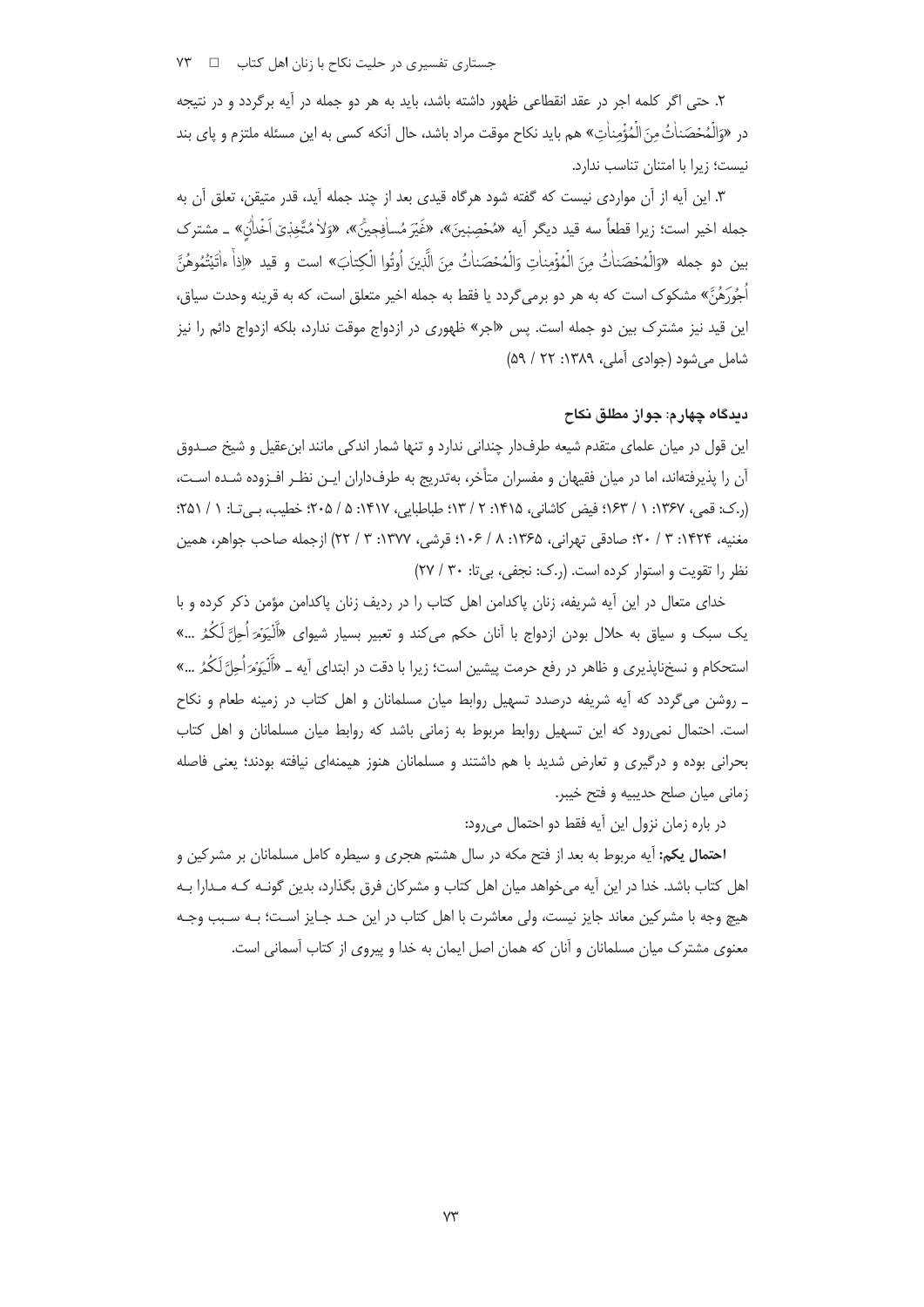۷۴ = د فصلنامه علمی ـ پژوهشی مطالعات تفسیری، س هشتم، تابستان ۹۶، ش ۳۰

احتمال دوم: این آیه مربوط به بعد از فتح خیبر و تسلط مسلمانان بر اهل کتاب است. در این زمان خدا می خواست سختی و درگیری میان آنان را کاهش دهد تا بـر اثـر اخـتلاط و معاشرتشـان زمینـه تـدریجی هدایت اهل کتاب را فراهم کند، بهعبارتی دیگر بعد از پیروزی مسلمانان به تداوم محدودیتهای گذشته نیازی نبود.

این مطلب را می توان از تقدم مفعول فیه ــ «الیوم» ــ نیز استفاده کرد؛ زیرا با آنکه ظرف یا «مفعولْ فیــه» متعلق به فعل را بعد از فعل أن ذكر مي كنند، براي نشان دادن اهميت، «اليوم» را مقدم بر فعـل قــرار داد، در نتیجه معنا چنین میشود که «امروز همان روزی است که … .» سر ایـن اهتمـام آن اسـت کـه وقتـی واقعـه مهمی رخ میدهد، زمان و زمین آن نیز دارای احترام و اهمیت میشود، از ایـن٫و آن زمـان و مکـان در آغـاز کلام ذکر می گردد. (جوادی آملی، ۱۳۸۹: ۲۱ / ۵۹۵)

در اینجا ممکن است اشکال شود که نکاح با محصنات از مؤمنات قبلاً هم حلال بوده و اگر لسان آیه در مقام امتنان است، چرا این حلیت نکاح با آنان را هم مطرح کرده است؟ در جواب می توان این نکته را بیان كرد كه جمله حليت نكاح با محصنات از مؤمنات مقدمهاى براى جمله «وَالْمُحْصَناٰتُ مِنَ الَّذِينَ أُوتُوا الْكِتاٰبَ مِنْ قَبْلِکُمْ» است؛ چون مسلمانان در پی درگیریهای زیاد با اهل کتاب و توطئههای مستمر آنان علیه مسلمانان و آیات فراوانی که از معاشرت و دوستی با آنان نهی کرده بود، یک نوع تنفری نسبت به آنان داشتند و از هرگونه اختلاطی با آنان پرهیز میکردند و صدر آیه درصدد از بین بردن این تنفر است و با ضمیمه کردن حلیت نکاح با محصنات از مؤمنات می خواهد به مسلمانان بفهماند که نکاح با اهل کتاب از نوع نکاح با مسلمانان است. (ر.ک: طباطبایی، ۱۴۱۷: ۵ / ۲۰۳)

با توجه به نقدهایی که از اقوال پیشین صورت گرفت این نتیجه حاصل میشود کـه دلیلـی بـر نسـخ یـا تخصیص آیه مائده نیست و این آیه بدون هیچگونه مزاحم و معارضی بر جواز ازدواج با زنان محصَـنه از اهــل کتاب دلالت می کند. همچنین با توجه به مطالب گذشته این نتیجه حاصل مـیشـود کـه در اینجـا منظـور از «مُحصنات» زنان عفیف است، به دلیل اینکه در مقابل محصنات از زنان مؤمن قرار گرفته، که بهمعنای زنـان بی شوهر و عفیف است؛ از اینکه محصنات از اهل کتاب با محصنات از اهل ایمان در یک کلام جمع شدهانـد، فهمیده می شود که منظور از کلمه محصنات در هر دو موضع یکی است و قبلاً در نقد قول سوم ثابت شد که آن معنا نمی تواند اسلام باشد همچنین بهمعنای حرائر بودن هم در قول اول به نقد کشـیده شـد، بنـابراین، از معانی احصان باقی نمیماند مگر عفت، پس متعین این است که مراد از محصنات، زنان پاکدامن و عفیف اهل کتاب است. (طباطبایی، ۱۴۱۷: ۵ / ۲۰۶ ـ ۲۰۵) و از آنجا که در آیه تفصیلی بین ازدواج دائم و غیر دائم و بین حُـر و أمه ذکر نشده است و هیچ قرینهای بر مقیـد بـودن نـوع نکـاح در آیـه وجـود نـدارد (ر.ک: دیـدگاه یکـم و سـوم)، شامل ازدواج دائم و منقطع چه با حر و چه با أمه می شود. (نجفی، بی تا: ۳۰ / ۳۹)

 $Vf$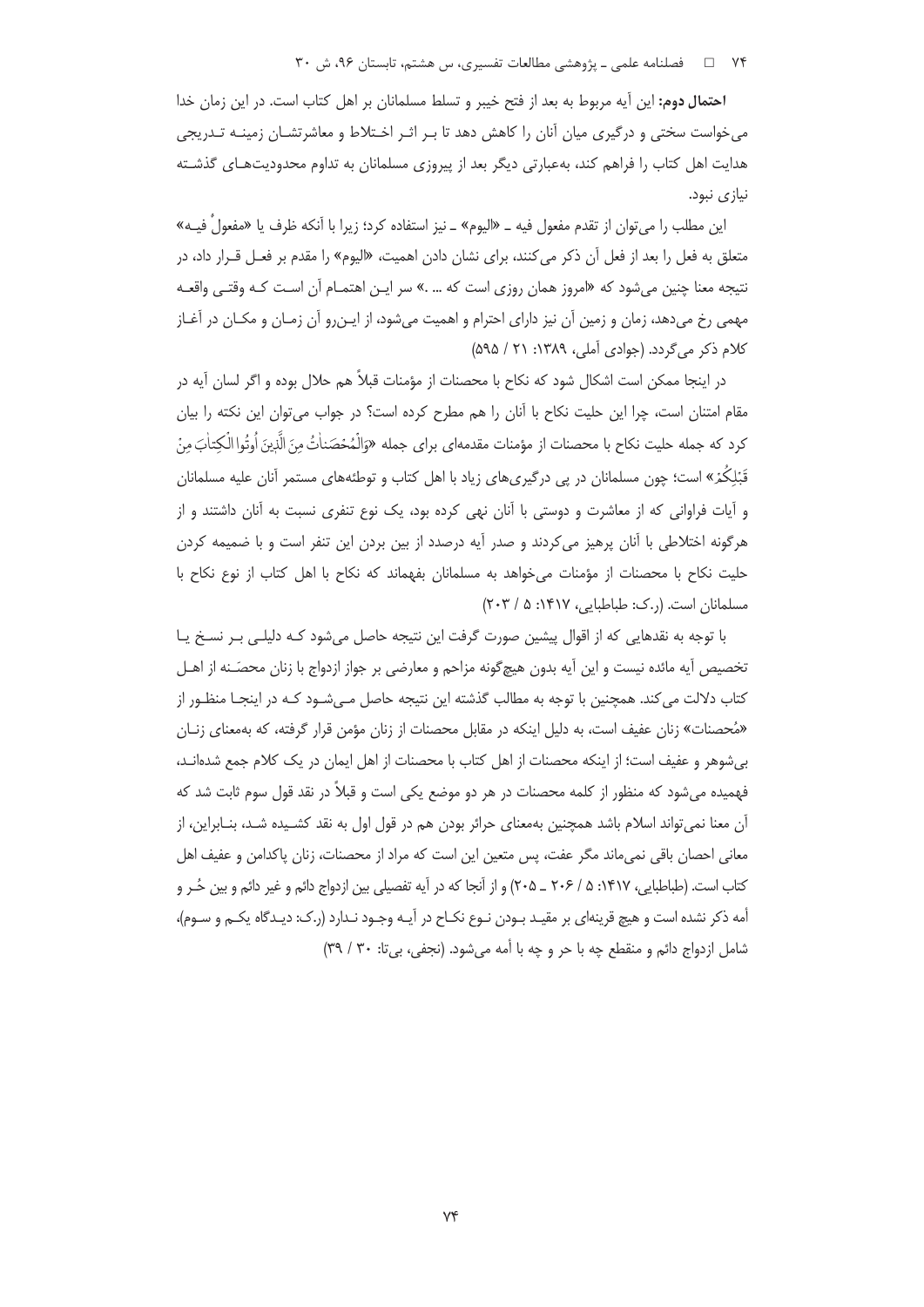### نتىجە

١. مفسران فريقين در تفسير آيه «أَلْيَوْمَرَ أَجِلَّ لَكُمُ … وَالْمُحْصَناٰتُ مِنَ الْمُؤْمِناٰتِ وَالْمُحْصَناٰتُ مِنَ الَّذِينَ أُوتُوا الْكِتابَ مِنْ قَبْلِكُمْ إذاً ءاٰتَيْتُمُوهُنَّ اُجُورَهُنَّ مُحْصِنِينَ غَيْرَ مُسافِجِينَ وَلاٰ مُتَّخِذِيٓ اخْداٰن ٌ …» (مائده / ۵) هم نظر نبوده و اختلاف فاحشی دارند و در یک تقسیمبندی کلی با چشمپوشی از اختلافهای جزئی میتوان نظرهای تفسیری را در چهار دسته تقسیم کرد.

۲. قریب به اتفاق مفسران اهل سنت آیه مذکور را مخصص آیات نهی کننده از نکاح با زنان مشــرک (۲۲۱ بقــره) و کافر (١٠ ممتحنه) مي دانند.

۳. مفسران اهل سنت مراد از «محصنات» در آیه را «حرائر» دانستهاند، از این رو مراد از آیه را جـواز نکـاح با حرائر اهل كتاب مى دانند؛ خواه داراى عفاف باشند يا نباشند.

۴. ناسازگاري با سياق، اطلاق عبارت «أَلْيَوْمَ أُحِلَّ لَكُمُ ... وَالْمُحْصَناٰتُ مِنَ الْمُؤْمِناٰتِ وَالْمُحْصَناٰتُ مِنَ الَّذِينَ اُوتُوا الْكِتاٰبَ مِنْ قَبْلِكُمْ ...» و همچنین ناسازگاری با لسان امتنانی آیه از اشکالهای اصلی وارد شده به نظریه اهل سنت است.

۵. مفسران متقدم شیعه (تا قبل از قرن ۶ ق) قائل به نسخ آیه مائده با آیات نهی کننـده از نکـاح بــا زنــان مشرک و کافر (بقره / ۲۲۱؛ ممتحنه / ۱۰) هستند، از این٫رو به حرمت نکاح مطلق با اهل کتاب معتقدند.

۶. تفصیل بین مشرکان و اهل کتاب در آیات قرآن، تفصیل قرآن بین احکام اهل کتاب و مشرکان، ناسخ غیر منسوخ بودن مائده و اولویت تخصیص بر نسخ، از اشکال های عمده نظریه مفسران متقدم شیعه است.

٧. برخي مفسران شيعه \_از قرن ششم به بعد \_ قائل به جواز نكاح انقطاعي با زنان اهل كتـاب هسـتند و در توجيـه نظریه خود استناد به واژه استعمال شده در آیه ــ «أجور» ــ کرده و می گویند: «أجر» ظهور در نکاح انقطاعی دارد.

٨. از اشكال هاى وارده به اين نظريه عبارت است از:

الف) أجر مهريه مشخص شده است و ظهوري در نكاح انقطاعي ندارد و در آيات قرآن در نكاح دائـم هــم به کار رفته است؛

ب) ناسازگاری با سیاق:

ج) ناسازگاری با لسان امتنانی آیه.

۹. خدای متعال در این آیه شریفه، زنان پاکدامن اهل کتاب را در ردیف زنان پاکدامن مؤمن ذکر کـرده و با یک سبک و سیاق به حلال بودن ازدواج با آنان حکم میکند و تعبیر بسـیار شـیوای «اََلْیَوْمَ اُحِلَّ لَکُمُ ...» استحکام و نسخناپذیری و نظارت بر حرمت پیشین را نشان میدهد، بنابراین آیه مائده بدون هیچگونه مـزاحم و معارضي از آيات بر جواز ازدواج با زنان اهل كتاب دلالت مي كند و تفصـيلي بـين ازدواج دائـم و غيـردائم و تفصیلی بین حُر و أمه در آیه ذکر نشده است.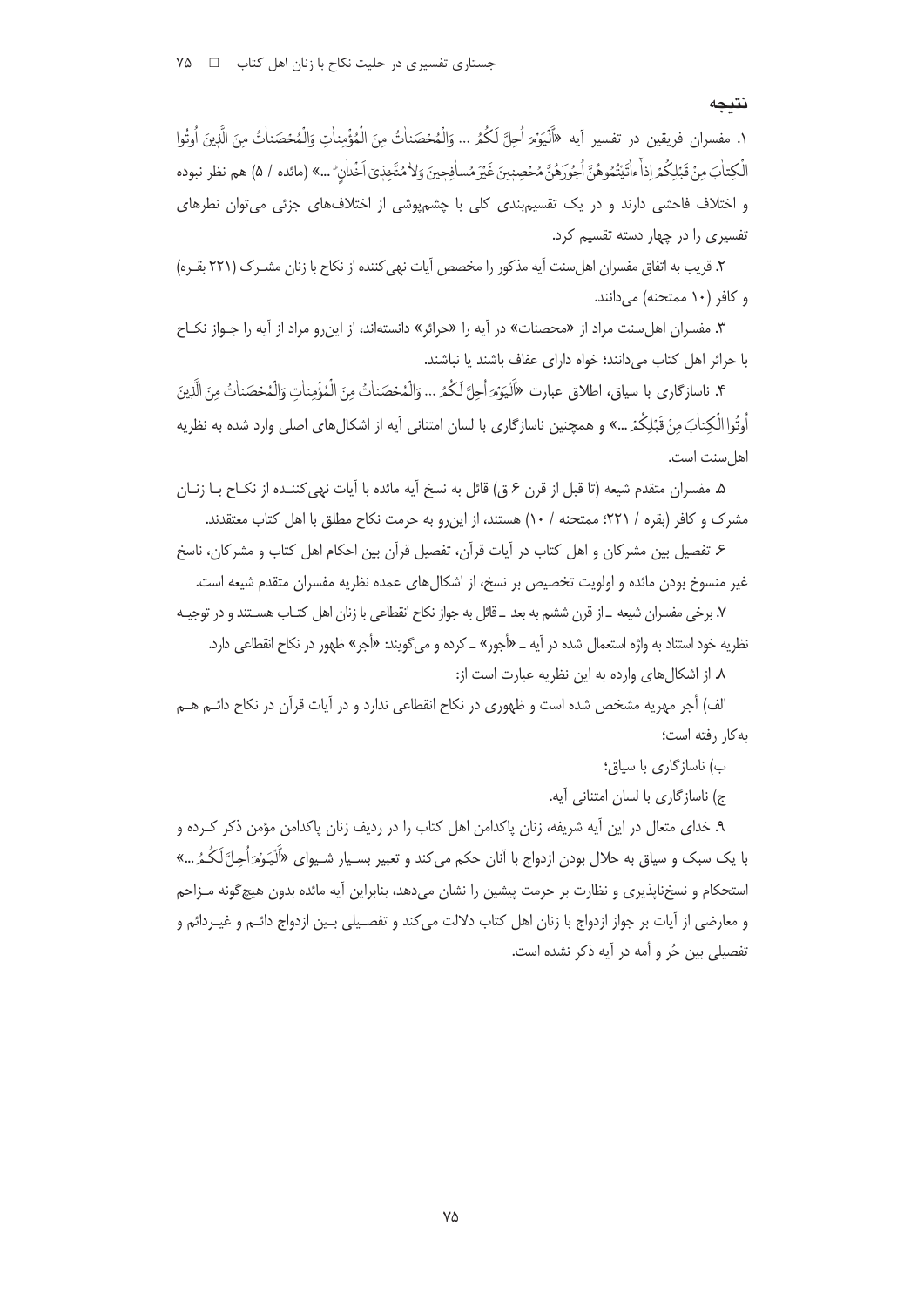۷۶ = 1 فصلنامه علمی ـ پژوهشی مطالعات تفسیری، س هشتم، تابستان ۹۶، ش ۳۰

# منابع و مآخذ

-قرآن كريم. ـ ابن ابيحاتم، عبدالرحمن بن محمـد، ١٤١٩ ق، *تفسير القرآن العظـيم*، تحقيـق اسـعد محمـد الطيـب، عربسـتان سعودي، مكتبة نزار مصطفى الباز، چ ۳. ـ ابن شهر آشوب مازندرانی، محمد بن علی، ۱٤۱۰ ق، *متشابه القرآن و مختلفه*، قم، بیدار. ـ ابن عاشور، محمدطاهر، بي تا، *التحرير و التنوير*، بي جا. ـ ابن عربي، محمد بن عبدالله بن ابوبكر، بي تا، *أحكام القرآن*، بي جا. ـ ابن عطيه اندلسي عبدالحق بن غالب، ١٤٢٢ ق، *المحرر الوجيز في تفسـير الكتــاب العزيــز*، تحقيـق عبدالسـلام عبدالشافي محمد، بيروت، دار الكتب العلميه. ـ ابن فارس، احمد، ١٤٠٤ ق، مع*جم مقاييس اللغه*، قم، مكتب الاعلام الاسلامي. ـ ابوحيان اندلسي، محمد بن يوسف، ١٤٢٠ ق، *البحر المحيط في التفسي*ر، بيروت، دار الفكر. ـ بغوي، حسين بن مسعود، ١٤٢٠ ق، *معالم التنزيل في تفسير القرآن*، بيروت، دار احياء التراث العربي. ـ ثعلبي، ابواسحاق احمد بن ابراهيم، ١٤٢٢ ق، *الكشف و البيان عن تفسير القرآن*، بيروت، دار إحياء التراث العربي. ـ جباران، محمدرضا، ۱۳۸۳، *ازدواج با غیرمسلمانان*، قم، بوستان کتاب. ـ جرجانبي، سيد اميرابوالفتوح، ١٤٠٤ ق، *أيات الأحكام*، تهران، نويد. ـ جصاص، احمد بن علي، ١٤٠٥ ق، *أحكام القرآن*، تحقيق محمد صادق قمحاوي، بيروت، دار احياء التراث العربي. ـ جوادي آملي، عبدالله، ١٣٨٩، تسنيم، قم، اسراء. ـ حر عاملي، محمد بن حسن، ١٤٠٩ ق، *تفصيل وسائل الشيعه الى تحصيل مسائل الشريعه*، قم، مؤسسه آل البيت ﷺ. ـ حلي، حسن بن يوسف بن علي بن مطهر، ١٤١٢ ق، *مختلف الشيعه في أحكام الشريعه*، بيجا، مركز الابحاث و الدراسات الاسلاميه. ـ حويزى، عبدعلى بن جمعه، ١٤١٥ ق، *تفسير نور الثقلين*، قم، اسماعيليان. ـ خطيب، عبدالكريم، بي تا، *التفسير القرآني للقرآن*، بيجا. ـ رازي، فخرالدين محمد بن عمر ، ١٤٢٠ ق، *التفسير الكبير / مفاتيح الغيب*، بيروت، دار احياء التراث العربي. ـ راغب اصفهاني، حسين بن محمد، ١٤١٢ ق، *المفردات في غريب القرآن*، تحقيق صفوان عدنان داودي، دمشـق

و بيروت، الدار الشامية و دار العلم.

ـ راوندى، قطبالدين سعيد بن هبهالله، ١٤٠٥ ق، *فقه القرآن في شرح أيات الاحكام*، قم، كتابخانه آيةالله مرعشى.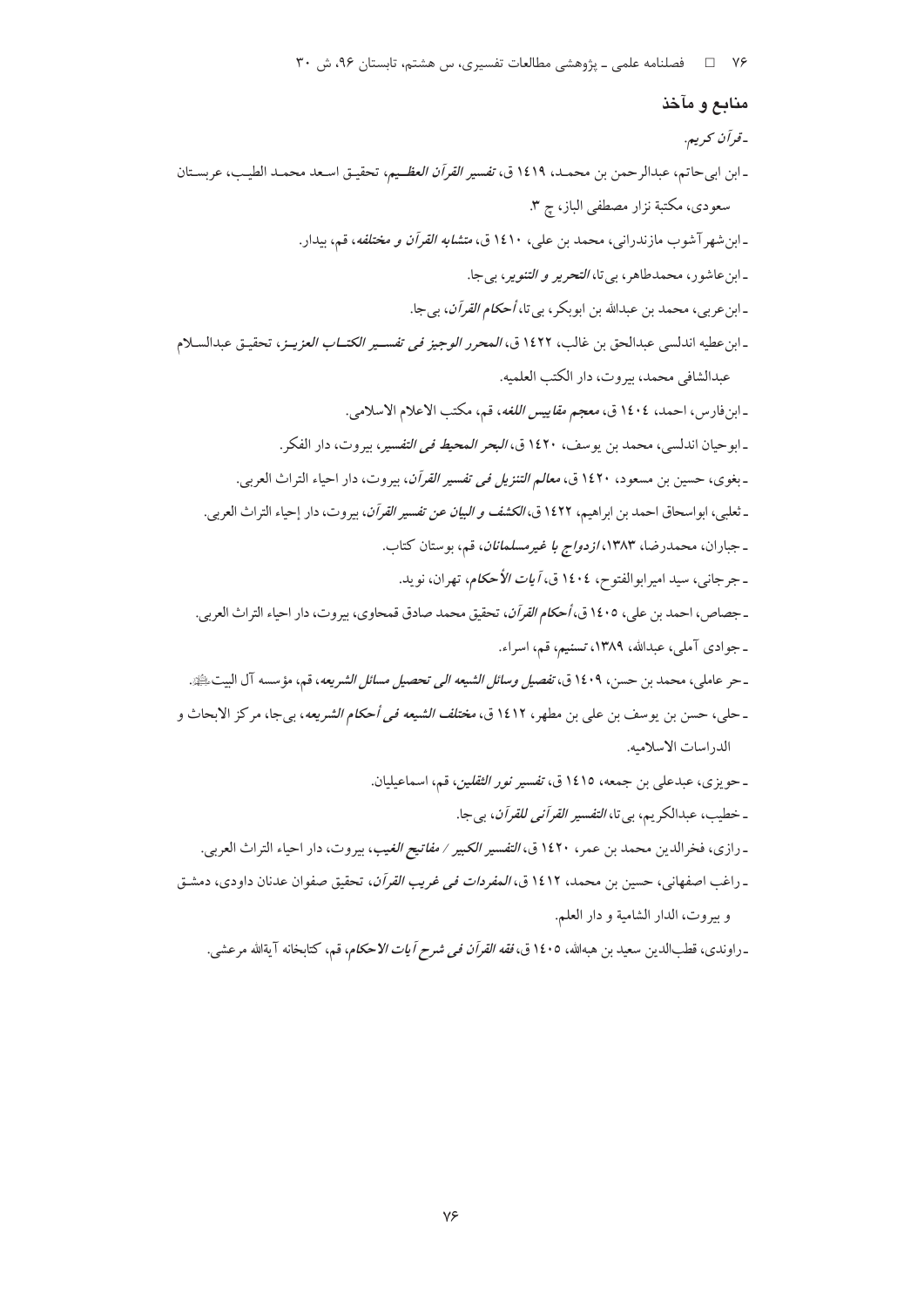جستاری تفسیری در حلیت نکاح با زنان اهل کتاب D VY V ـ زحيلي، وهبة بن مصطفى، ١٤١٨ ق، *التفسير المنير في العقيدة و الشريعة و المنهج*، بيروت، دار الفكر المعاصر. ـ زركشي، محمد بن عبدالله، ١٤١٠ ق، *البرهان في علوم القرآن*، بيروت، دار المعرفه. ـ زمخشري، جارالله محمود بن عمـر، ١٤٠٧ ق، *الكشاف عن حقائق غوامض التنزيل و عيون الأقاويل في وجــوه التأويل*، بيروت، دار الكتاب العربي، چ ٣. \_ سبوطي، جلالالدين، ١٤٠٤ ق، *الدر المنثور في التفسير بالمأثور*، قم، كتابخانه آيةالله مرعشي نجفي. ـ شافعي، محمد بن ادريس، بي تا، *أحكام القرآن*، بيجا. ـ شبیری زنجانی، سید موسی، ۱۶۱۹ ق، *کتاب نکاح، قم*، مؤسسه پژوهشی رأی پرداز. ـ شريف مرتضى، على بن حسين، ١٤١٥ ق، *الانتصار في انفرادات الاماميه*، قم، دفتر انتشارات اسلامي. ـ صادقي تهراني، محمد، ١٣٦٥، *الفرقان في تفسير القرآن بالقرآن و السنه*، قم، فرهنگ اسلامي. ـ طباطبايبي سيد محمدحسين، ١٤١٧ ق، *الميزان في تفسير القرآن*، قم، دفتر انتشارات اسلامي، ج ٥. ـ طبرسي، فضل بن حسن، ١٣٧٢، مجم*ع البيان لعلوم القرآن*، تهران، ناصرخسرو، چ ٣. ـ طبري، ابوجعفر محمد بن جرير، ١٤١٢ ق، *جامع البيان في تفسير القرآن*، بيروت، دار المعرفه. ـ طوسي، محمد بن حسن، ١٤٠٧ ق، *الخلاف*، قم، دفتر انتشارات اسلامي. ـ ــــــــــــــــــ ، بي تا، *التبيان في تفسير القرآن*، بيروت، دار احياء التراث العربي. ـ عياشي، محمد بن مسعود، ١٣٨٠ ق، *كتاب التفسي*ر، تهران، جايخانه علميه. ـ فاضل مقداد، جمالالدين مقداد بن عبـدالله، ١٤١٩ ق، *كنز العرفان في فقه القرآن*، تحقيـق سـيد محمـد قاضـي، تهران، مجمع جهاني تقريب مذاهب اسلامي. ۔ فراهیدی، خلیل بن احمد، ۱٤۱۰ ق، *کتاب العین*، قم، هجرت، ج ۲. ـ فيض كاشاني، محمد محسن، ١٤١٥ ق، *تفسير الصافي*، تحقيق حسين اعلمي، تهران، صدر. ـ قرشي، سيد علي|كبر، ١٣٧٧، أحس*ن الحديث*، تهران، بنياد بعثت. ـ قرطبي، محمد بن احمد، ١٣٦٤، *الجامع لأحكام القرآن*، تهران، ناصر خسرو. ـ قمي، علي بن ابراهيم، ١٣٦٧، تفسير *القمي*، تحقيق سيد طيب موسوى جزايري، قم، دار الكتاب. ـ كاظمى، جواد بن سعيد، ١٣٦٥، *مسالك الأفهام إلى أيات الأحكام*، تهران، كتابفروشي مرتضوي. ـ كياهراسي، ابوالحسن على بن محمد، ١٤٠٥ ق، *أحكام القرآن*، بيروت، دار الكتب العلميه. ـ كركبي، على بن حسين، ١٤١٤ ق، جا*مع المقاصد في شرح القواعد*، قم، مؤسسه آل البيت <u>الله</u>ة. ـ كليني، محمد بن يعقوب، ١٤٢٩ ق، *الكافي*، قم، دار الحديث.